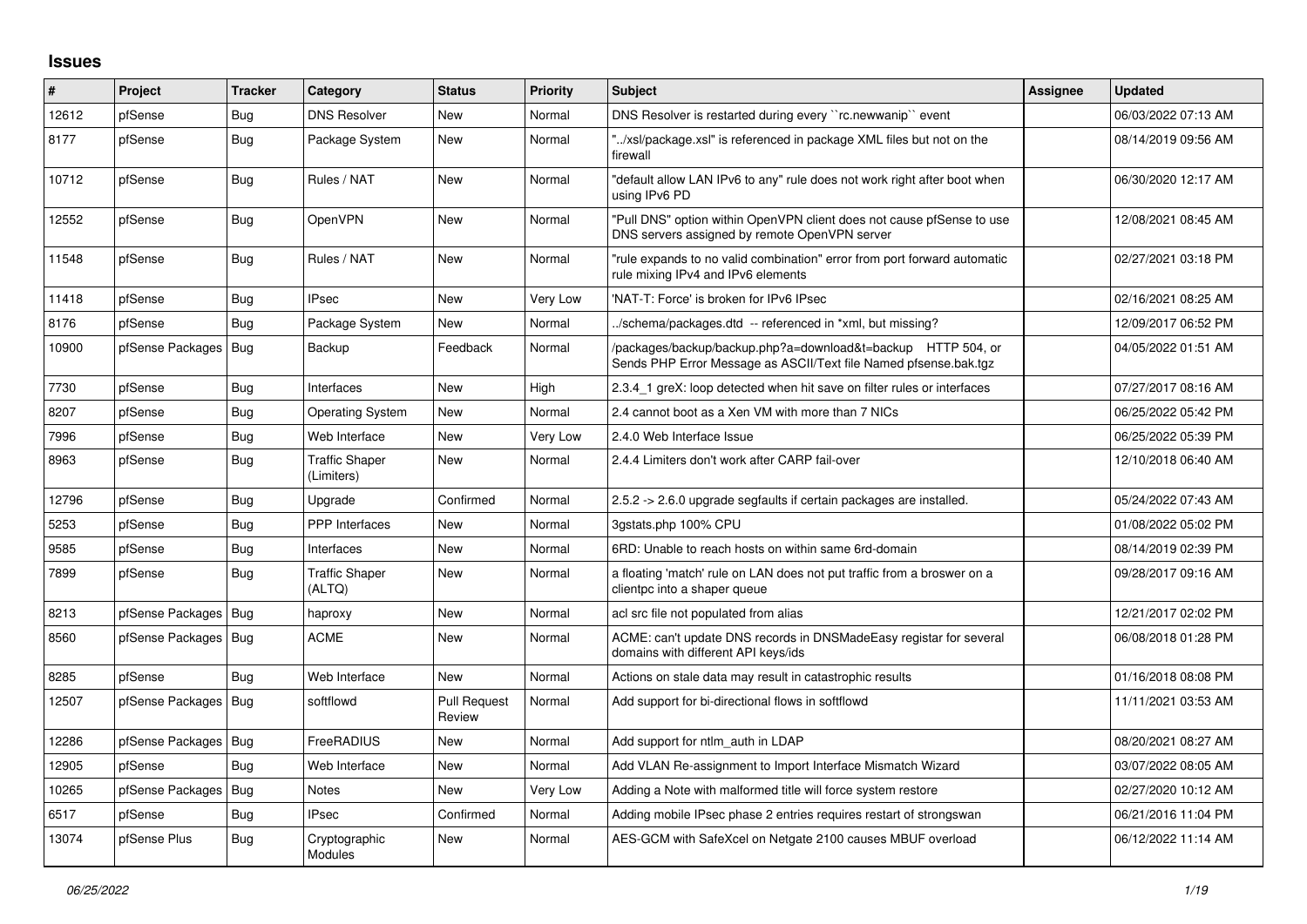| $\pmb{\sharp}$ | Project                | <b>Tracker</b> | Category                | <b>Status</b>                 | Priority | Subject                                                                                                          | Assignee | <b>Updated</b>      |
|----------------|------------------------|----------------|-------------------------|-------------------------------|----------|------------------------------------------------------------------------------------------------------------------|----------|---------------------|
| 9654           | pfSense                | <b>Bug</b>     | <b>DNS Resolver</b>     | New                           | Normal   | After reboot, the DNS resolver must be restarted before it will advertise<br>the ipv6 DNS address of the router. |          | 11/20/2020 03:12 AM |
| 11493          | pfSense Packages       | <b>Bug</b>     | Zabbix                  | <b>New</b>                    | Very Low | After upgrade zabbix proxy wont start                                                                            |          | 02/21/2021 05:31 AM |
| 12708          | pfSense                | <b>Bug</b>     | Aliases / Tables        | New                           | Normal   | alias with non resolving DNS entry breaks underlying pf table                                                    |          | 02/20/2022 06:13 PM |
| 5629           | pfSense                | Bug            | <b>IPsec</b>            | New                           | Normal   | Allow for IPsec configuration using certs without a CA                                                           |          | 12/31/2021 05:21 PM |
| 10765          | pfSense                | Bug            | Authentication          | New                           | Normal   | Ampersands in Idap extended query are escaped twice                                                              |          | 09/02/2020 07:55 AM |
| 10845          | pfSense Packages       | Bug            | apcupsd                 | New                           | Normal   | apcupsd doesn't stop when not enabled                                                                            |          | 08/24/2020 10:16 AM |
| 8454           | pfSense Packages       | Bug            | arpwatch                | New                           | Very Low | Arpwatch package break email notifications from other sources                                                    |          | 06/23/2022 07:49 PM |
| 9676           | pfSense Packages       | Bug            | pfBlockerNG             | New                           | Normal   | AS lookup fails                                                                                                  |          | 12/26/2019 12:17 AM |
| 12632          | pfSense                | Bug            | Gateways                | <b>New</b>                    | High     | Assigning a /30 WAN IP address at the console does not save the<br>gateway correctly                             |          | 05/17/2022 02:28 PM |
| 13289          | pfSense                | Bug            | Backup / Restore        | New                           | Low      | Attempting to restore a 0 byte "config.xml" prints an error that the file<br>cannot be read                      |          | 06/20/2022 10:46 AM |
| 7757           | pfSense                | Bug            | Backup / Restore        | New                           | Normal   | Auto Config Backup fails to upload unless Default Gateway is up                                                  |          | 08/16/2019 12:47 PM |
| 11572          | pfSense Packages   Bug |                | pfBlockerNG             | New                           | High     | Auto created firewall rules have IPv4 as protocol only - even for IPv6 lists.                                    |          | 06/25/2022 10:59 AM |
| 9495           | pfSense Packages   Bug |                | AWS VPC                 | <b>New</b>                    | Normal   | AWS VPC VPN wizard produces incorrect config (SHA256 should be<br>SHA1)                                          |          | 08/19/2019 02:45 PM |
| 9497           | pfSense Packages       | Bug            | AWS VPC                 | New                           | Normal   | AWS VPN Wizard: WebGUI times out.                                                                                |          | 11/13/2019 10:07 AM |
| 10000          | pfSense                | <b>Bug</b>     | Dynamic DNS             | New                           | Normal   | Azure Dynamic DNS A and AAAA Records for Apex Zone                                                               |          | 03/31/2020 09:03 AM |
| 11110          | pfSense                | Bug            | Backup / Restore        | New                           | Normal   | Backup file should be checked before restoring a specific area                                                   |          | 12/05/2020 02:50 PM |
| 12504          | pfSense                | <b>Bug</b>     | Interfaces              | New                           | Normal   | BCM57412 NetXtreme-E 10Gb RDMA Ethernet controller issue                                                         |          | 11/05/2021 04:51 AM |
| 10445          | pfSense Packages       | Bug            | <b>BIND</b>             | Feedback                      | Normal   | BIND crashed when added RPZ. rpz is not a master or slave zone.                                                  |          | 04/21/2022 12:40 PM |
| 11563          | pfSense Packages   Bug |                | <b>BIND</b>             | New                           | High     | BIND GUI writes TXT records > 255 characters                                                                     |          | 02/27/2021 07:11 AM |
| 8197           | pfSense Packages   Bug |                | <b>BIND</b>             | <b>New</b>                    | Normal   | BIND UI fails to properly update zone with inline DNSSEC signing<br>enabled                                      |          | 02/18/2019 05:23 PM |
| 10330          | pfSense Packages   Bug |                | <b>BIND</b>             | Feedback                      | Normal   | BIND zone configuration displays wrong DS resource record with inline<br>DNSSEC signing enabled                  |          | 04/21/2022 12:40 PM |
| 11074          | pfSense Packages   Bug |                | <b>BIND</b>             | New                           | Low      | bind Zone Settings Zones, Save button opens "Confirmation required to<br>save changes"                           |          | 11/16/2020 11:08 AM |
| 11742          | pfSense Packages   Bug |                | Suricata                | New                           | Normal   | Blocking / Unblocking is not working correctly.                                                                  |          | 09/01/2021 11:08 AM |
| 10936          | pfSense Packages   Bug |                | haproxy                 | Feedback                      | Normal   | both haproxy/haproxy-devel non-existent option lb-agent-chk                                                      |          | 04/21/2022 12:40 PM |
| 6580           | pfSense                | Bug            | <b>Operating System</b> | Confirmed                     | Normal   | Bridge with down member interface sends ICMP unreachables where it<br>shouldn't                                  |          | 07/05/2016 05:40 PM |
| 13301          | pfSense                | <b>Bug</b>     | <b>IPsec</b>            | <b>Pull Request</b><br>Review | Normal   | Bug #13239 = $(?)$ = #12645 appease not fixed - ipv6 based ipsec vpn<br>tunnel bug found with fqdn remote host   |          | 06/25/2022 05:41 AM |
| 11925          | pfSense                | Bug            | <b>OpenVPN</b>          | New                           | Normal   | Calling-Station-Id always set to WAN IP                                                                          |          | 05/14/2021 09:27 AM |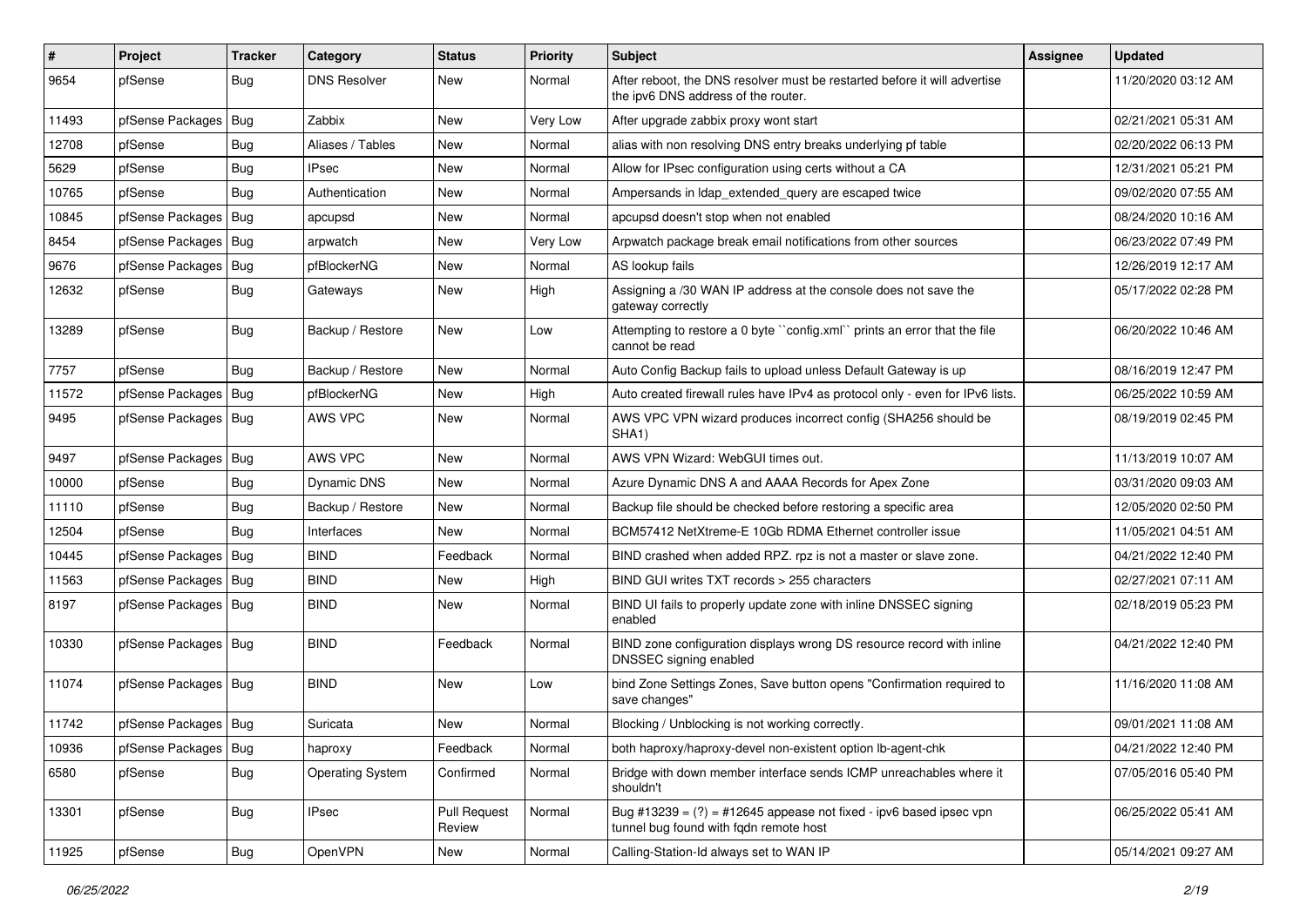| $\pmb{\sharp}$ | Project                | <b>Tracker</b> | Category                        | <b>Status</b>                 | Priority | Subject                                                                                                                 | Assignee | <b>Updated</b>      |
|----------------|------------------------|----------------|---------------------------------|-------------------------------|----------|-------------------------------------------------------------------------------------------------------------------------|----------|---------------------|
| 1620           | pfSense Packages       | <b>Bug</b>     | Squid                           | New                           | Normal   | Can't use transparent proxy when using bridge.                                                                          |          | 10/07/2021 04:19 AM |
| 12542          | pfSense                | Bug            | <b>Virtual IP Addresses</b>     | New                           | Normal   | Cannot assign a same IPv6 Link-Local address to different interfaces                                                    |          | 11/25/2021 01:41 AM |
| 8263           | pfSense                | Bug            | <b>Traffic Shaper</b><br>(ALTQ) | New                           | Normal   | Cannot create a nonlinear `Link Share` service curve because of: "the<br>sum of the child bandwidth higher than parent" |          | 11/05/2020 07:31 AM |
| 8614           | pfSense                | <b>Bug</b>     | DHCP (IPv4)                     | New                           | Normal   | Cannot remove Additional BOOTP/DHCP Options                                                                             |          | 08/21/2019 09:15 AM |
| 12737          | pfSense                | Bug            | Certificates                    | New                           | Normal   | CApath is not defined by default in curl                                                                                |          | 05/17/2022 02:30 PM |
| 7403           | pfSense Packages       | Bug            | FreeRADIUS                      | New                           | Normal   | Captive Portal + freeradius2 + MySQL problems with German Umlaut                                                        |          | 03/17/2017 09:12 AM |
| 9012           | pfSense Packages       | Bug            | Squid                           | <b>New</b>                    | Very Low | Captive Portal authentication in Squid Proxy Server does not work                                                       |          | 10/12/2019 05:06 AM |
| 7553           | pfSense                | Bug            | Captive Portal                  | Confirmed                     | Very Low | Captive portal on a parent interface blocks traffic on VLAN interfaces too                                              |          | 08/19/2018 03:15 PM |
| 12357          | pfSense                | Bug            | Captive Portal                  | New                           | Normal   | Captive Portal popup Logout button loads full login page in popup when<br>clicked                                       |          | 10/27/2021 12:10 PM |
| 8251           | pfSense Packages   Bug |                | FreeRADIUS                      | Feedback                      | Normal   | Captiveportal + FreeRadius "Last activity" resets to Session start                                                      |          | 08/13/2019 11:10 AM |
| 13222          | pfSense                | Bug            | UPnP/NAT-PMP                    | New                           | Normal   | CARP IP does not listen for NAT-PMP packets                                                                             |          | 05/26/2022 02:28 PM |
| 4845           | pfSense                | <b>Bug</b>     | CARP                            | Confirmed                     | High     | CARP preemption doesn't switch to backup where connectivity between<br>systems is lost but not NIC link                 |          | 07/28/2015 07:55 AM |
| 11203          | pfSense                | Bug            | Certificates                    | <b>New</b>                    | Normal   | certificate manager very slow                                                                                           |          | 12/31/2020 11:57 AM |
| 10729          | pfSense                | <b>Bug</b>     | Package System                  | New                           | Normal   | Certificate verification failed for pkg.freebsd.org                                                                     |          | 07/05/2020 01:12 AM |
| 13110          | pfSense                | <b>Bug</b>     | CARP                            | New                           | Very Low | changing CARP VIP address does not update outbound NAT interface IP                                                     |          | 05/03/2022 02:52 PM |
| 12926          | pfSense                | Bug            | Interfaces                      | Feedback                      | Normal   | Changing LAGG type on CARP interfaces makes VIPs go to an "init"<br><b>State</b>                                        |          | 03/10/2022 10:52 AM |
| 12539          | pfSense                | Bug            | Interfaces                      | New                           | Low      | Changing VLAN ID for LAN interface in assignments silently fails.                                                       |          | 11/23/2021 04:12 AM |
| 5786           | pfSense                | <b>Bug</b>     | Web Interface                   | New                           | Normal   | Check WebConfigurator port for conflicts                                                                                |          | 04/21/2022 12:39 PM |
| 13073          | pfSense Packages   Bug |                | Squid                           | New                           | Normal   | ClamAV - clamd dies with high CPU load and thus the C-ICAP of<br>squid-reverse proxy causes http:500 errors             |          | 04/19/2022 05:38 AM |
| 12922          | pfSense                | Bug            | DHCP (IPv4)                     | New                           | Normal   | Classless static routes received on DHCP WAN can override chosen<br>default gateway                                     |          | 03/28/2022 10:08 AM |
| 11363          | pfSense                | <b>Bug</b>     | Installer                       | New                           | Normal   | Clean Install 2.5.0 fails due to hardware incompability                                                                 |          | 02/04/2021 11:06 AM |
| 12757          | pfSense                | Bug            | Diagnostics                     | <b>Pull Request</b><br>Review | Very Low | Clean up /etc/inc/filter.inc use of pfctl -F                                                                            |          | 05/17/2022 02:18 PM |
| 12188          | pfSense Packages   Bug |                | OpenVPN Client<br>Export        | New                           | Normal   | client export breaks multi remote configurations                                                                        |          | 10/02/2021 05:58 PM |
| 12877          | pfSense                | Bug            | Dynamic DNS                     | Feedback                      | Normal   | Cloudflare DynDNS fails to update more than two addresses                                                               |          | 05/29/2022 06:56 PM |
| 12850          | pfSense                | <b>Bug</b>     | Routing                         | New                           | Low      | Console error during boot: "route: route has not been found"                                                            |          | 02/22/2022 08:27 AM |
| 9149           | pfSense                | Bug            | Package System                  | New                           | Low      | Continued issues with /tmp and /var in RAM on 2.4                                                                       |          | 11/24/2018 11:56 AM |
| 10530          | pfSense                | <b>Bug</b>     | Upgrade                         | New                           | Normal   | Convert config version to be based on product version                                                                   |          | 04/21/2022 12:39 PM |
| 11268          | pfSense                | Bug            | Web Interface                   | New                           | Normal   | Cookie named 'id' prevents Edit form fields being set properly                                                          |          | 09/03/2021 06:16 AM |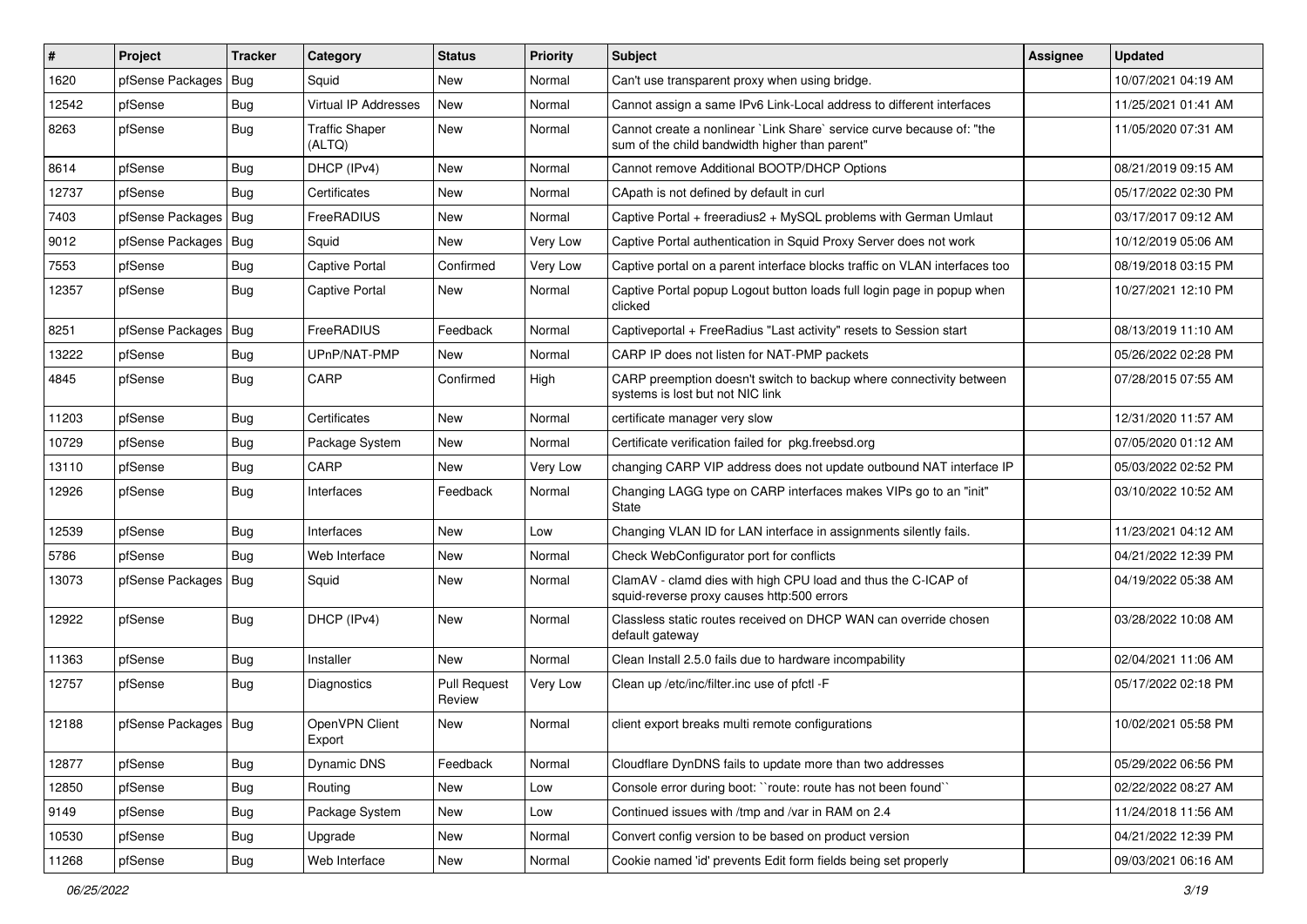| #     | Project                | Tracker    | Category                    | <b>Status</b> | <b>Priority</b> | <b>Subject</b>                                                                                  | <b>Assignee</b> | <b>Updated</b>      |
|-------|------------------------|------------|-----------------------------|---------------|-----------------|-------------------------------------------------------------------------------------------------|-----------------|---------------------|
| 12258 | pfSense Packages       | Bug        | WireGuard                   | Feedback      | Normal          | Copy key buttons only work in HTTPS mode                                                        |                 | 02/03/2022 04:57 AM |
| 12467 | pfSense                | <b>Bug</b> | <b>Captive Portal</b>       | <b>New</b>    | Normal          | CP error on client disconnect after reboot                                                      |                 | 10/17/2021 05:35 AM |
| 6803  | pfSense                | <b>Bug</b> | Web Interface               | New           | Normal          | CSRF timeout occurs when it (probably) shouldn't                                                |                 | 11/03/2016 09:43 PM |
| 7943  | pfSense                | <b>Bug</b> | Web Interface               | New           | Normal          | CSS Overflow Fix for Drop Down Menus in webConfigurator                                         |                 | 11/21/2020 02:54 PM |
| 9677  | pfSense                | <b>Bug</b> | Dashboard                   | New           | Normal          | Dashboard hangs when widget needs data from a remote host which is<br>down                      |                 | 08/13/2019 09:15 AM |
| 6614  | pfSense                | <b>Bug</b> | Web Interface               | Confirmed     | Normal          | Dashboard high CPU usage                                                                        |                 | 07/14/2016 03:04 PM |
| 12423 | pfSense Packages       | <b>Bug</b> | pfBlockerNG                 | Feedback      | Normal          | Dashboard shows "SQLite database missing, Force Reload DNSBL to<br>recover!"                    |                 | 12/31/2021 01:06 PM |
| 10601 | pfSense Packages   Bug |            | Status Monitoring           | <b>New</b>    | Normal          | Dashboard->Traffic Graphs Scale is capped for outbound                                          |                 | 05/29/2020 10:13 AM |
| 8406  | pfSense                | <b>Bug</b> | Dynamic DNS                 | New           | Normal          | DDNS IPV6 Cloudflare Client does not detect PPOE address                                        |                 | 03/31/2018 11:56 AM |
| 11177 | pfSense                | <b>Bug</b> | Dynamic DNS                 | New           | Normal          | DDNSv6 not using Check IP Services                                                              |                 | 12/21/2020 05:02 AM |
| 12509 | pfSense                | <b>Bug</b> | OpenVPN                     | New           | Normal          | Deffered authentication does not work with auth-gen-token external-auth<br>or pusk "auth-token" |                 | 11/08/2021 04:01 AM |
| 12543 | pfSense                | <b>Bug</b> | Web Interface               | Feedback      | Normal          | Deleteing a Outbound NAT rule gave me an empty rule and displayed php<br>error in UI.           |                 | 02/14/2022 04:36 AM |
| 12451 | pfSense                | <b>Bug</b> | <b>Virtual IP Addresses</b> | New           | Normal          | deleteVIP() does not check RFC2136 Update Source                                                |                 | 10/13/2021 10:06 AM |
| 13263 | pfSense                | <b>Bug</b> | DHCP (IPv4)                 | <b>New</b>    | Low             | Deleting a static DHCP entry when the related IP is not in the arp table<br>spams the log       |                 | 06/10/2022 11:18 AM |
| 10822 | pfSense                | <b>Bug</b> | DHCP (IPv6)                 | <b>New</b>    | Normal          | Deprecated IPv6 prefix won't be announced as deprecated to clients                              |                 | 08/10/2020 09:23 AM |
| 9384  | pfSense                | <b>Bug</b> | Interfaces                  | Confirmed     | Normal          | devd putting "\$" before variable contents when using single quotes                             |                 | 04/21/2022 12:39 PM |
| 13273 | pfSense                | <b>Bug</b> | DHCP (IPv4)                 | <b>New</b>    | Normal          | dhclient can use conflicting recorded leases                                                    |                 | 06/14/2022 11:07 AM |
| 6362  | pfSense                | <b>Bug</b> | DHCP (IPv4)                 | Confirmed     | Normal          | DHCP Client ID not used                                                                         |                 | 07/09/2021 06:30 AM |
| 8526  | pfSense                | <b>Bug</b> | Interfaces                  | <b>New</b>    | Normal          | DHCP client ignores server replies when 802.1q tagging is used                                  |                 | 08/14/2019 10:52 AM |
| 13279 | pfSense                | <b>Bug</b> | Interfaces                  | New           | Normal          | DHCP config override affects Gateway installation.                                              |                 | 06/17/2022 07:25 AM |
| 12067 | pfSense                | <b>Bug</b> | DHCP (IPv4)                 | <b>New</b>    | Very Low        | <b>DHCP Monitoring Statistics Error</b>                                                         |                 | 06/21/2021 08:39 AM |
| 7329  | pfSense                | <b>Bug</b> | <b>DNS Forwarder</b>        | New           | Low             | DHCP Not Updating DNS                                                                           |                 | 01/21/2022 09:16 PM |
| 4680  | pfSense                | <b>Bug</b> | <b>DHCP Relay</b>           | New           | Normal          | DHCP relay does not work with DHCP server on other end of OpenVPN<br>tunnel                     |                 | 05/05/2015 06:55 PM |
| 12508 | pfSense                | <b>Bug</b> | <b>DHCP Relay</b>           | New           | Normal          | DHCP Relay over VPN                                                                             |                 | 11/06/2021 11:25 AM |
| 11149 | pfSense                | <b>Bug</b> | <b>DHCP Relay</b>           | New           | Normal          | DHCP relay won't start with DHCP server behind gateway                                          |                 | 03/22/2021 05:13 AM |
| 3404  | pfSense                | <b>Bug</b> | DHCP (IPv4)                 | New           | Normal          | DHCP Server Fails to Start on Interfaces that are Slow to Come Online<br>During Boot            |                 | 02/11/2014 05:09 PM |
| 12947 | pfSense                | <b>Bug</b> | DHCP (IPv6)                 | New           | Normal          | DHCP6 client does not take any action if the interface IPv6 address<br>changes during renewal   |                 | 06/19/2022 09:34 PM |
| 6691  | pfSense                | Bug        | DHCP (IPv6)                 | New           | Normal          | dhcp6c quits after only two tries if no response was received                                   |                 | 12/07/2020 04:25 PM |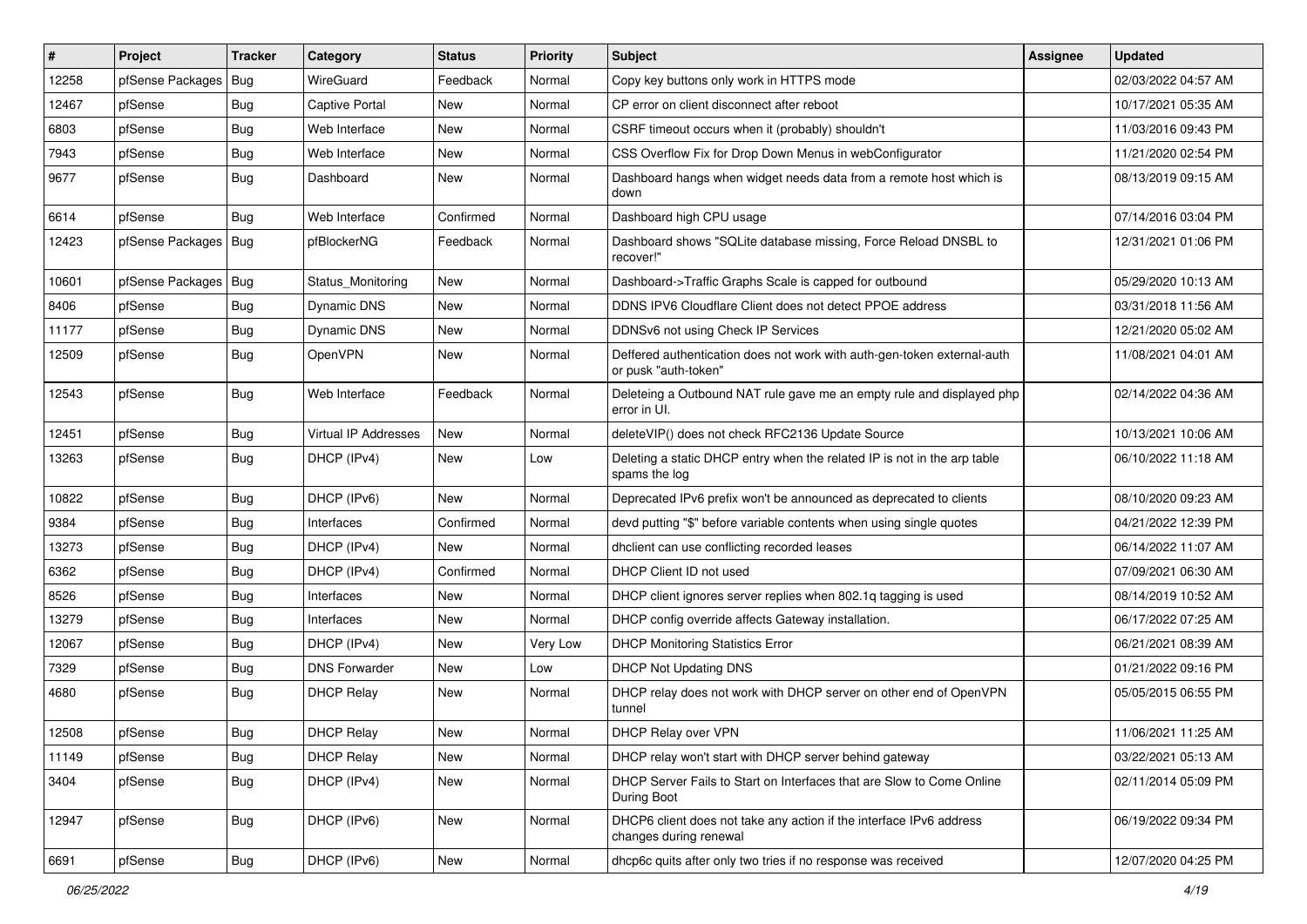| #     | Project                | <b>Tracker</b> | Category                            | <b>Status</b> | <b>Priority</b> | <b>Subject</b>                                                                                    | <b>Assignee</b> | <b>Updated</b>      |
|-------|------------------------|----------------|-------------------------------------|---------------|-----------------|---------------------------------------------------------------------------------------------------|-----------------|---------------------|
| 13237 | pfSense                | <b>Bug</b>     | DHCP (IPv6)                         | New           | Normal          | dhcp6c script cannot be executed safely                                                           |                 | 06/01/2022 11:20 AM |
| 4061  | pfSense                | <b>Bug</b>     | DHCP (IPv4)                         | Confirmed     | Normal          | dhcpd doesn't send client-hostname to peer, breaking DHCP lease<br>registrations w/HA             |                 | 02/24/2017 08:58 PM |
| 12959 | pfSense                | <b>Bug</b>     | DHCP (IPv4)                         | Feedback      | Normal          | dhcplease process wrongly update host file if client-hostname is empty                            |                 | 03/28/2022 10:26 AM |
| 6051  | pfSense                | <b>Bug</b>     | DHCP (IPv6)                         | New           | Normal          | DHCPv6 Client Failure for additional WAN Address causes<br>2-seconds-service-restart-loop         |                 | 12/03/2020 01:08 AM |
| 10715 | pfSense                | <b>Bug</b>     | <b>DHCP Relay</b>                   | <b>New</b>    | Normal          | DHCPv6 relay always uses the "first" IPv6 address of an interface                                 |                 | 06/29/2020 05:01 AM |
| 8435  | pfSense                | <b>Bug</b>     | Interfaces                          | <b>New</b>    | Normal          | DHCPv6 unusable in certain circumstances (US AT&T Fiber, etc.)                                    |                 | 08/14/2019 10:52 AM |
| 9343  | pfSense                | <b>Bug</b>     | DHCP (IPv4)                         | New           | Normal          | diag arp.php times out with large DHCPD leases table                                              |                 | 08/14/2019 01:19 PM |
| 7590  | pfSense                | <b>Bug</b>     | Diagnostics                         | <b>New</b>    | Normal          | diag edit do not save when nothing to sae (in directory browse view)                              |                 | 05/20/2017 05:04 PM |
| 7589  | pfSense                | <b>Bug</b>     | Diagnostics                         | New           | Normal          | diag edit.php old print info box                                                                  |                 | 05/20/2017 05:02 PM |
| 7476  | pfSense                | Bug            | Logging                             | New           | Normal          | Dirty buffer used to build log messages?                                                          |                 | 04/17/2017 09:51 PM |
| 7314  | pfSense                | <b>Bug</b>     | <b>RRD Graphs</b>                   | New           | Low             | Discrepancy in ntp monitoring view                                                                |                 | 02/24/2017 08:37 PM |
| 2367  | pfSense                | <b>Bug</b>     | Rules / NAT                         | New           | Normal          | display negate rules in firewall rules php and evaluate when added                                |                 | 05/07/2012 06:11 PM |
| 13254 | pfSense                | <b>Bug</b>     | <b>DNS Resolver</b>                 | New           | Normal          | DNS resolver does not update "unbound.conf" file during link down<br>events                       |                 | 06/08/2022 07:55 AM |
| 7453  | pfSense Packages   Bug |                | <b>ACME</b>                         | <b>New</b>    | Normal          | DNS-ovh need to save or display consumer key                                                      |                 | 04/06/2017 10:54 AM |
| 12414 | pfSense Packages   Bug |                | pfBlockerNG                         | Feedback      | Normal          | DNSBL SafeSearch page displays input validation error if DoH / DoT<br>blocking is not enabled     |                 | 12/30/2021 02:49 PM |
| 11147 | pfSense                | <b>Bug</b>     | Dynamic DNS                         | <b>New</b>    | Normal          | Domeneshop DynDNS IPv4 and IPv6                                                                   |                 | 12/09/2020 11:47 PM |
| 13267 | pfSense                | <b>Bug</b>     | OpenVPN                             | <b>New</b>    | Normal          | dpinger continues to run on OpenVPN gateway after OpenVPN service is<br>stopped.                  |                 | 06/12/2022 02:49 PM |
| 12829 | pfSense                | <b>Bug</b>     | <b>Traffic Shaper</b><br>(Limiters) | Feedback      | Normal          | Dummynet kernel module fails to load after upgrade.                                               |                 | 03/17/2022 09:26 AM |
| 12894 | pfSense Plus           | <b>Bug</b>     | Certificates                        | New           | Low             | duplicating freshly created certificates through refreshing                                       |                 | 03/03/2022 02:35 PM |
| 8432  | pfSense                | <b>Bug</b>     | Dynamic DNS                         | New           | Normal          | Dynamic DNS Client gives an error that it can't find IPv6 address when<br>WAN interface is a LAGG |                 | 09/17/2020 05:23 AM |
| 6493  | pfSense                | <b>Bug</b>     | Web Interface                       | Confirmed     | Normal          | Dynamic DNS clients slow page load                                                                |                 | 06/17/2016 03:43 AM |
| 7551  | pfSense                | <b>Bug</b>     | Rules / NAT                         | New           | Normal          | Dynamic IPsec endpoints not added to rule set after WAN down/up                                   |                 | 05/16/2017 02:26 PM |
| 13240 | pfSense                | <b>Bug</b>     | Rules / NAT                         | New           | Normal          | Dynamic NPt entry UI has a couple quirks                                                          |                 | 06/02/2022 09:32 PM |
| 9664  | pfSense                | <b>Bug</b>     | Dynamic DNS                         | New           | Normal          | DynDNS and Dual-wan problem with CloudFlare (works with No-Ip)                                    |                 | 08/03/2019 10:00 AM |
| 9805  | pfSense                | <b>Bug</b>     | Dynamic DNS                         | New           | Normal          | dynDNS cloudflare multiple entries                                                                |                 | 10/02/2019 04:51 PM |
| 11980 | pfSense Packages       | <b>Bug</b>     | FreeRADIUS                          | Feedback      | Normal          | EAP does not work with SQL backend                                                                |                 | 07/21/2021 07:24 AM |
| 12705 | pfSense                | <b>Bug</b>     | <b>IPsec</b>                        | Incomplete    | Normal          | ECDSA certificate does not work for IPSec VPN phase 1                                             |                 | 01/24/2022 03:22 PM |
| 3465  | pfSense                | <b>Bug</b>     | <b>Traffic Shaper</b><br>(ALTQ)     | New           | Normal          | Editing Traffic Shaper queues causes status_queues.php error                                      |                 | 02/19/2014 01:53 AM |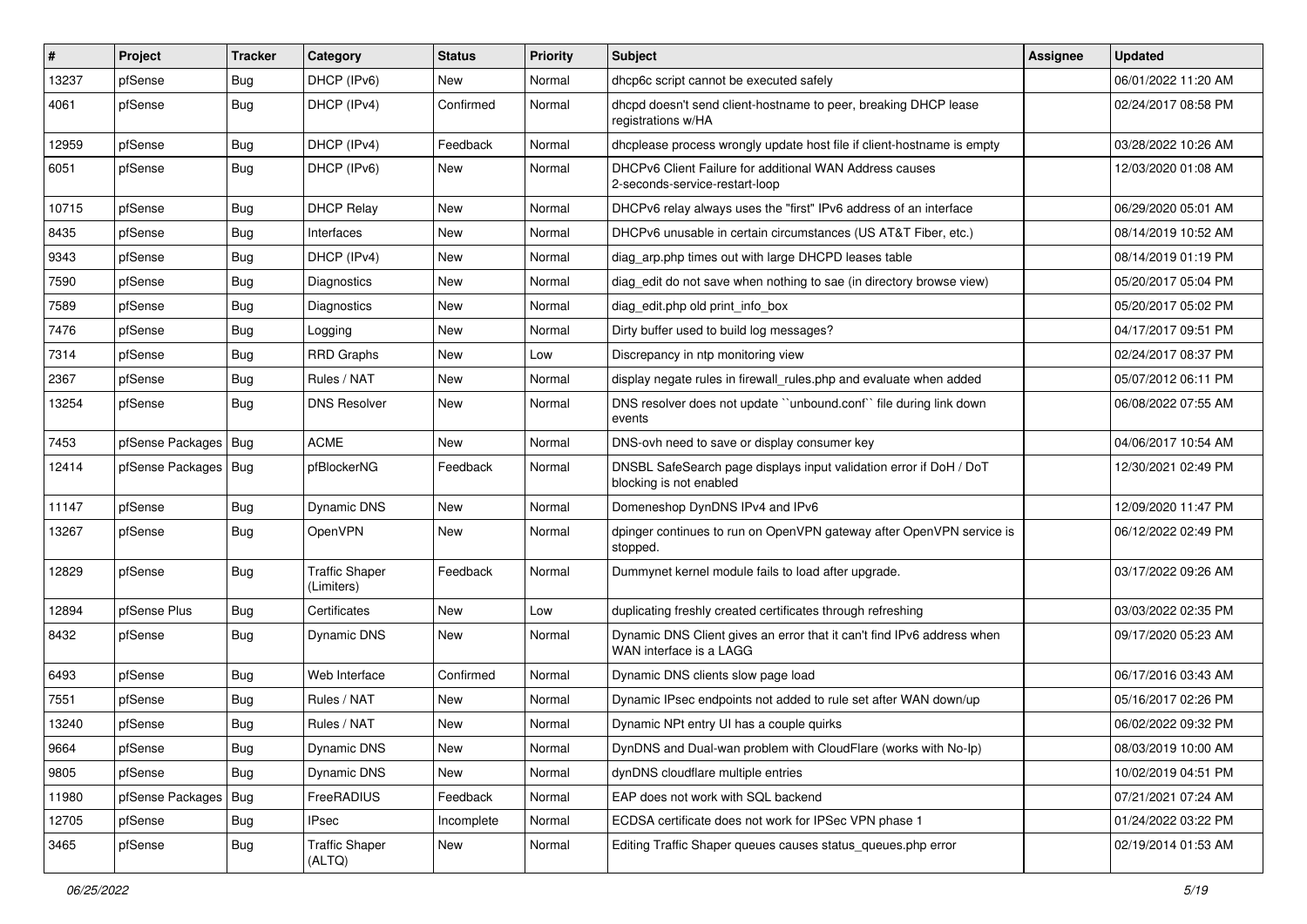| $\pmb{\#}$ | Project                | <b>Tracker</b> | Category                        | <b>Status</b> | <b>Priority</b> | <b>Subject</b>                                                                                                                      | <b>Assignee</b> | <b>Updated</b>      |
|------------|------------------------|----------------|---------------------------------|---------------|-----------------|-------------------------------------------------------------------------------------------------------------------------------------|-----------------|---------------------|
| 13224      | pfSense                | <b>Bug</b>     | Notifications                   | New           | Normal          | Email notification flood when UPS (NUT) and WAN send notifications                                                                  |                 | 05/27/2022 01:58 AM |
| 8570       | pfSense                | <b>Bug</b>     | <b>XML Parser</b>               | New           | Normal          | Empty (dn)shaper config gets populated with newline                                                                                 |                 | 08/20/2019 02:45 PM |
| 8050       | pfSense                | Bug            | Interfaces                      | New           | High            | Enabling bridge while interfaces have link freezes console                                                                          |                 | 11/03/2017 04:38 PM |
| 11414      | pfSense Packages       | <b>Bug</b>     | pfBlockerNG                     | New           | Normal          | Enabling feed "Public DNS4 all" breaks some Google services                                                                         |                 | 02/13/2021 02:46 AM |
| 13288      | pfSense                | Bug            | Configuration<br>Backend        | New           | Normal          | Encode FreeRADIUS Custom Options                                                                                                    |                 | 06/20/2022 10:36 AM |
| 7977       | pfSense                | Bug            | Translations                    | New           | Normal          | English text shown in stead of translated text (Routing - Gateway groups -<br>edit)                                                 |                 | 08/21/2019 11:28 AM |
| 13280      | pfSense                | Bug            | Unknown                         | New           | Normal          | Entries duplicated in /boot/loader.conf                                                                                             |                 | 06/19/2022 11:11 AM |
| 13068      | pfSense                | <b>Bug</b>     | Aliases / Tables                | New           | Normal          | Error loading rules when URL Table IPs content is empty                                                                             |                 | 04/17/2022 09:07 PM |
| 8004       | pfSense                | <b>Bug</b>     | <b>NAT Reflection</b>           | New           | Normal          | Error notice for a deleted NAT that had a RULE or an existing NAT which<br>is claimed to have no NAT port                           |                 | 10/24/2017 06:39 PM |
| 9690       | pfSense                | <b>Bug</b>     | Interfaces                      | New           | Normal          | Ethernet flow control should be disabled by default                                                                                 |                 | 08/19/2019 06:45 PM |
| 9241       | pfSense                | <b>Bug</b>     | Interfaces                      | New           | Normal          | Ethernet link cycles up/down if "auto-negotiate" is explicitly selected in<br>interface configuration                               |                 | 12/31/2018 08:36 PM |
| 12519      | pfSense                | <b>Bug</b>     | Authentication                  | New           | Normal          | Fail authentication using special character in password via the LDAP<br>connector                                                   |                 | 11/12/2021 07:39 AM |
| 10426      | pfSense Packages   Bug |                | Filer                           | Feedback      | Normal          | Filer must validate that File name is uniq                                                                                          |                 | 04/20/2022 11:02 AM |
| 11235      | pfSense Packages   Bug |                | Filer                           | New           | Normal          | Filer run script when "state" unchanged                                                                                             |                 | 01/08/2021 07:24 AM |
| 5658       | pfSense                | Bug            | Captive Portal                  | Confirmed     | Low             | Files with the same name cannot be uploaded to multiple captive portal<br>zones                                                     |                 | 12/18/2015 07:19 PM |
| 13067      | pfSense                | <b>Bug</b>     | <b>FilterDNS</b>                | New           | Normal          | filterdns resolve interval is twice the intended value                                                                              |                 | 04/17/2022 07:45 PM |
| 12056      | pfSense                | <b>Bug</b>     | Logging                         | New           | Normal          | Filterlog says "Unknown Option %u"                                                                                                  |                 | 06/18/2021 05:51 AM |
| 10493      | pfSense                | Bug            | <b>IPsec</b>                    | <b>New</b>    | Normal          | filter_get_vpns_list() issues                                                                                                       |                 | 05/06/2020 01:07 AM |
| 12667      | pfSense Packages   Bug |                | WireGuard                       | New           | Normal          | Firewall Crashed After Upgrading Wireguard                                                                                          |                 | 01/07/2022 09:18 AM |
| 13045      | pfSense Packages   Bug |                | WireGuard                       | New           | Normal          | Firewall floating rules ignore WireGuard traffic                                                                                    |                 | 04/11/2022 09:40 AM |
| 12857      | pfSense                | Bug            | Gateways                        | New           | Normal          | Firewall gateway goes away when making changes to Bridge0 device                                                                    |                 | 02/27/2022 11:20 AM |
| 10701      | pfSense                | Bug            | Web Interface                   | New           | Very Low        | Firewall Log too wide with Rule Description Column                                                                                  |                 | 06/25/2020 07:36 AM |
| 11566      | pfSense                | <b>Bug</b>     | Web Interface                   | New           | Low             | Firewall Maximum Table Entries "default size" is whatever is entered                                                                |                 | 02/27/2021 10:01 AM |
| 13144      | pfSense                | Bug            | Rules / NAT                     | New           | Very Low        | Firewall rule entries can get out of sync when entries are deleted while<br>other administrators are editing entries simultaneously |                 | 05/10/2022 07:26 AM |
| 7373       | pfSense                | <b>Bug</b>     | Rules / NAT                     | <b>New</b>    | Normal          | Firewall schedules GUI needs to be redone from scratch                                                                              |                 | 08/21/2019 08:56 AM |
| 13051      | pfSense                | Bug            | <b>Traffic Shaper</b><br>(ALTQ) | New           | Normal          | Firewall traffic shaper by interface selection unknow                                                                               |                 | 04/12/2022 07:03 AM |
| 11232      | pfSense                | Bug            | <b>Operating System</b>         | New           | Normal          | Fix pfSense fsync                                                                                                                   |                 | 01/08/2021 08:53 AM |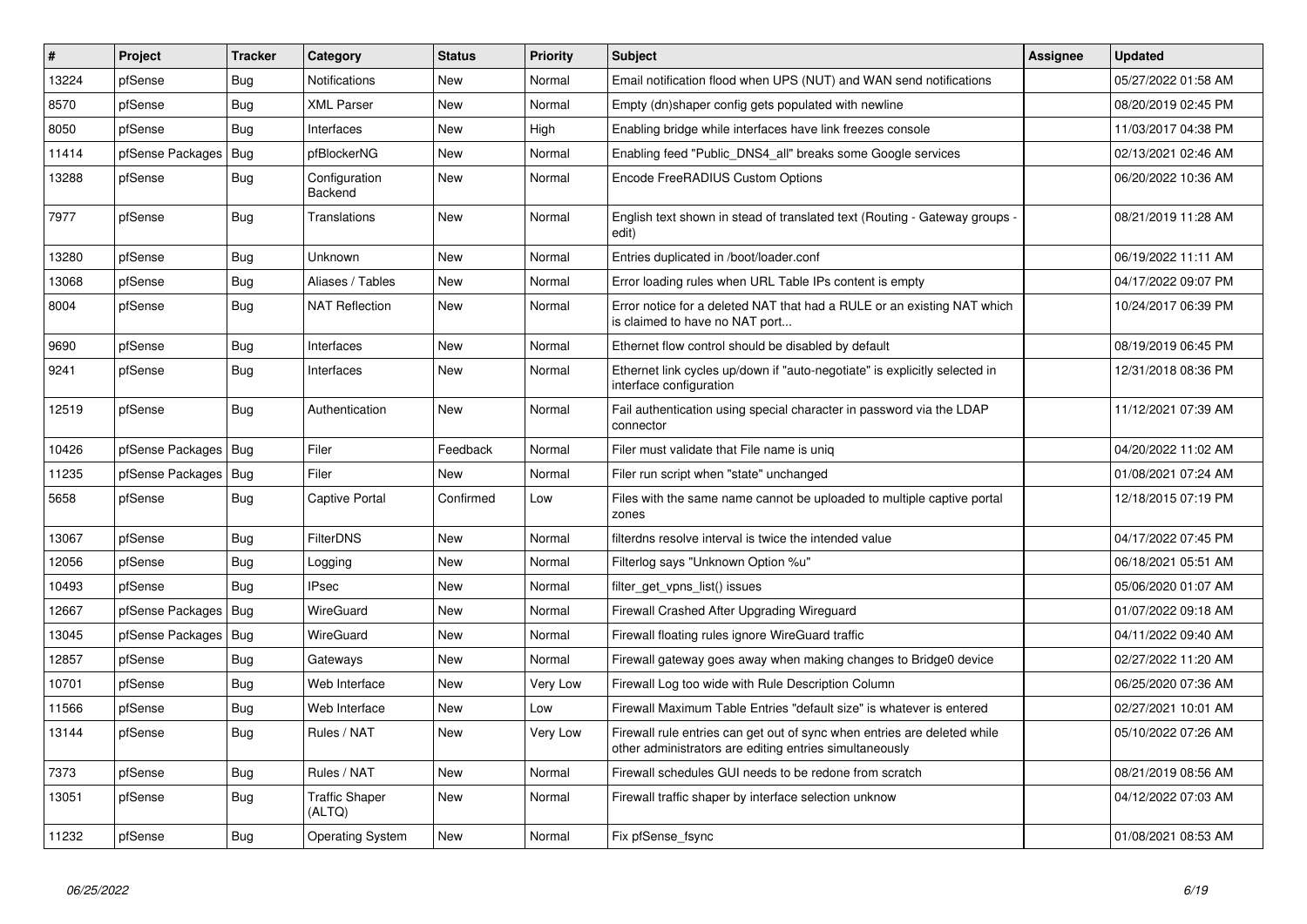| #     | Project                | <b>Tracker</b> | Category           | <b>Status</b>                 | <b>Priority</b> | <b>Subject</b>                                                                                                                                                          | Assignee | <b>Updated</b>      |
|-------|------------------------|----------------|--------------------|-------------------------------|-----------------|-------------------------------------------------------------------------------------------------------------------------------------------------------------------------|----------|---------------------|
| 10503 | pfSense Packages   Bug |                | <b>FRR</b>         | <b>New</b>                    | Normal          | Flapping any GW in multi-WAN influences restating all IPsec tunnels in<br>FRR which leads to dropping all IPsec VTI static routes and related BGP<br>issues             |          | 05/08/2020 07:51 PM |
| 13046 | pfSense                | <b>Bug</b>     | Rules / NAT        | New                           | Normal          | Floating rule applied to IPv6 interface with a SLAAC DHCPv6 gateway<br>reports error on boot                                                                            |          | 04/11/2022 09:50 AM |
| 6627  | pfSense                | <b>Bug</b>     | Rules / NAT        | New                           | Normal          | floating tab match rules ignore quick action so should be removed                                                                                                       |          | 07/18/2016 02:15 PM |
| 8752  | pfSense Packages   Bug |                | squidguard         | New                           | Normal          | For SquidGuard in "Common ACL" menu "Target Rules List" "access"<br>option always stays with default value '---' for my Target category                                 |          | 08/06/2018 05:53 AM |
| 11522 | pfSense Packages   Bug |                | Zabbix             | <b>New</b>                    | Normal          | fping6 error                                                                                                                                                            |          | 02/24/2021 07:13 AM |
| 8589  | pfSense Packages   Bug |                | FreeRADIUS         | <b>New</b>                    | Normal          | FreeRadius 0.15.5 2 ignoring tunnelled-reply=no                                                                                                                         |          | 02/18/2019 03:40 PM |
| 8513  | pfSense Packages   Bug |                | FreeRADIUS         | New                           | High            | Freeradius 3.x Idap problem                                                                                                                                             |          | 02/18/2019 05:22 PM |
| 10695 | pfSense Packages   Bug |                | FreeRADIUS         | New                           | Normal          | FreeRadius Accounting skipping MBs after reboot due to power down                                                                                                       |          | 06/24/2020 04:49 AM |
| 12982 | pfSense Packages   Bug |                | FreeRADIUS         | <b>New</b>                    | Normal          | FreeRadius RadReply table entries missing from pf                                                                                                                       |          | 06/19/2022 05:38 PM |
| 11802 | pfSense Packages   Bug |                | FreeRADIUS         | New                           | Normal          | FreeRADIUS sync                                                                                                                                                         |          | 05/10/2021 04:18 AM |
| 12742 | pfSense Packages   Bug |                | FreeRADIUS         | Feedback                      | Normal          | freeRADIUS virtual-server-default: modules dailycounter, monthlycounter,<br>noresetcounter, expire on login in authorize section prevent virtual server<br>from loading |          | 03/01/2022 12:45 PM |
| 12126 | pfSense Packages   Bug |                | FreeRADIUS         | <b>New</b>                    | Normal          | freeradius3 0.15.7 31                                                                                                                                                   |          | 10/11/2021 08:21 AM |
| 10935 | pfSense Packages   Bug |                | <b>FRR</b>         | New                           | Normal          | FRR 0.6.7-6 - BGPD service recycled IPv6 without Route Map                                                                                                              |          | 12/30/2020 05:00 PM |
| 10516 | pfSense Packages   Bug |                | <b>FRR</b>         | New                           | Normal          | <b>FRR Access list</b>                                                                                                                                                  |          | 12/06/2020 11:02 PM |
| 11841 | pfSense Packages   Bug |                | <b>FRR</b>         | <b>New</b>                    | Normal          | FRR access lists default bahavior changed to permit by default                                                                                                          |          | 04/22/2021 09:52 AM |
| 12951 | pfSense Packages   Bug |                | <b>FRR</b>         | Feedback                      | Normal          | FRR cannot remove IPv6 routes                                                                                                                                           |          | 03/22/2022 09:24 PM |
| 11650 | pfSense Packages   Bug |                | <b>FRR</b>         | <b>New</b>                    | Very Low        | FRR configuration broken on restore of manually edited FRR config<br>sections                                                                                           |          | 03/10/2021 08:50 AM |
| 11377 | pfSense Packages   Bug |                | <b>FRR</b>         | <b>Pull Request</b><br>Review | Normal          | FRR deinstall                                                                                                                                                           |          | 03/10/2021 08:21 AM |
| 11936 | pfSense Packages   Bug |                | <b>FRR</b>         | Incomplete                    | High            | FRR does not connect BGP when using password                                                                                                                            |          | 05/19/2021 08:12 AM |
| 11835 | pfSense Packages   Bug |                | <b>FRR</b>         | New                           | Normal          | FRR OSPF redistributed connected routes disappearing                                                                                                                    |          | 04/22/2021 07:11 AM |
| 11158 | pfSense Packages       | Bug            | <b>FRR</b>         | New                           | High            | <b>FRR Prefix Lists</b>                                                                                                                                                 |          | 12/30/2020 04:55 PM |
| 11960 | pfSense                | Bug            | Gateway Monitoring | Feedback                      | Normal          | Gateway Monitoring Traffic Goes Out Default Gateway                                                                                                                     |          | 12/20/2021 05:43 AM |
| 3312  | pfSense                | Bug            | IPsec              | New                           | Normal          | Gateway on IPsec rules is not functional in pf                                                                                                                          |          | 01/28/2020 10:09 PM |
| 8343  | pfSense                | <b>Bug</b>     | Gateways           | New                           | Normal          | Gateway Routes (Default Routes) not removed in Kernel when removed<br>from GUI                                                                                          |          | 05/14/2020 01:22 AM |
| 7289  | pfSense                | <b>Bug</b>     | Certificates       | New                           | Low             | Generating 4096bit Certificate                                                                                                                                          |          | 08/14/2019 09:56 AM |
| 7821  | pfSense                | <b>Bug</b>     | DHCP (IPv6)        | New                           | Normal          | GIF does not support broadcast                                                                                                                                          |          | 08/29/2017 10:50 AM |
| 11872 | pfSense                | <b>Bug</b>     | Interfaces         | New                           | Normal          | gif interfaces reporting incorrect traffic counters                                                                                                                     |          | 12/30/2021 04:00 AM |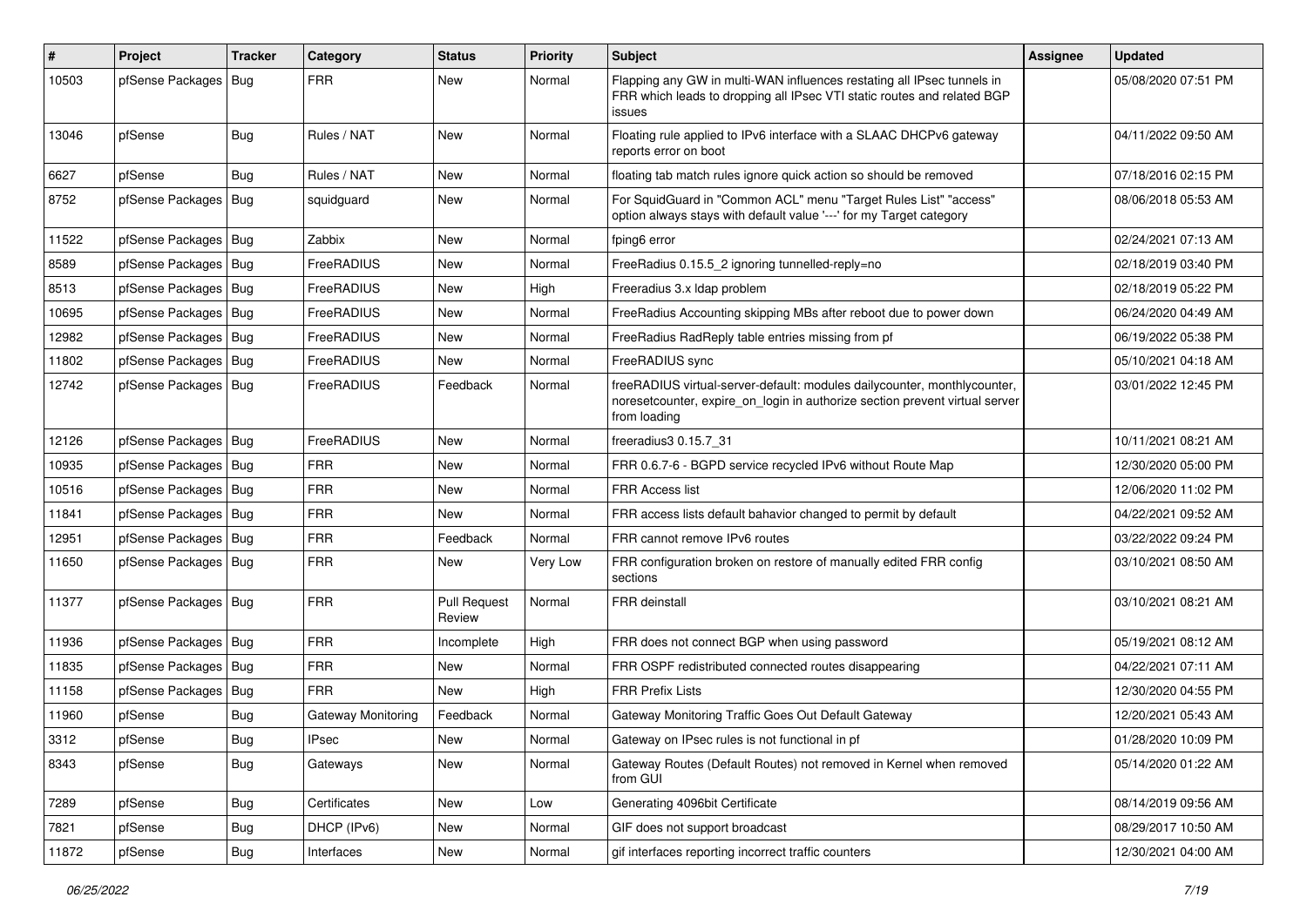| $\vert$ # | Project                | <b>Tracker</b> | Category                        | <b>Status</b> | <b>Priority</b> | Subject                                                                                          | Assignee | <b>Updated</b>      |
|-----------|------------------------|----------------|---------------------------------|---------------|-----------------|--------------------------------------------------------------------------------------------------|----------|---------------------|
| 11992     | pfSense                | <b>Bug</b>     | <b>Virtual IP Addresses</b>     | Confirmed     | High            | GRE Tunnel - Does not work with a virtual IP as endpoint                                         |          | 06/04/2021 01:16 AM |
| 12483     | pfSense                | <b>Bug</b>     | Configuration<br>Backend        | New           | Normal          | GUI creates inconsistent config.xml                                                              |          | 10/23/2021 06:48 AM |
| 11666     | pfSense                | <b>Bug</b>     | Logging                         | New           | Normal          | GUI Firewall log search not parsing filter.log beyond hard coded limit                           |          | 03/12/2021 11:38 AM |
| 6861      | pfSense Packages       | Bug            | haproxy                         | New           | Normal          | Ha-Proxy duplicated backend used in place of original backend                                    |          | 02/18/2019 05:30 PM |
| 13022     | pfSense Packages       | Bug            | haproxy                         | Feedback      | Normal          | HAProxy - Sub Frontends ignore Client verification CA certificates                               |          | 04/06/2022 12:55 PM |
| 11036     | pfSense Packages   Bug |                | haproxy                         | New           | Normal          | <b>HAproxy ACL</b>                                                                               |          | 02/11/2022 11:27 AM |
| 7039      | pfSense Packages   Bug |                | haproxy                         | Feedback      | Normal          | HAProxy backend configuration does not handle intermediate CAs<br>properly                       |          | 04/21/2022 12:40 PM |
| 12249     | pfSense                | <b>Bug</b>     | Backup / Restore                | <b>New</b>    | Normal          | HAProxy causing failed ACB backups                                                               |          | 11/15/2021 11:58 PM |
| 11000     | pfSense Packages       | Bug            | haproxy                         | New           | Very Low        | haproxy deprecated trick suggested                                                               |          | 12/23/2020 02:55 PM |
| 9500      | pfSense Packages   Bug |                | haproxy                         | New           | Normal          | HAproxy does not delete non-applicable action config                                             |          | 01/18/2022 06:28 AM |
| 9261      | pfSense Packages   Bug |                | haproxy                         | New           | Normal          | haproxy GUI failure                                                                              |          | 01/08/2019 12:41 PM |
| 9247      | pfSense Packages   Bug |                | haproxy                         | New           | Low             | HAProxy multiple server selection on stats pages doesn't work                                    |          | 01/02/2019 04:44 PM |
| 7462      | pfSense Packages   Bug |                | haproxy                         | New           | Normal          | HAproxy not rebinding properly after WAN DHCP IP change                                          |          | 01/11/2018 09:15 AM |
| 8902      | pfSense Packages   Bug |                | haproxy                         | New           | Normal          | HAproxy package not use custom DNS for lookup on apply new config                                |          | 09/16/2018 08:16 AM |
| 6784      | pfSense Packages   Bug |                | haproxy                         | New           | Normal          | HAProxy version .48 will not use URL Table Alias for front end listener                          |          | 02/18/2019 05:32 PM |
| 13098     | pfSense Packages   Bug |                | haproxy                         | Feedback      | Low             | HAProxy Virtual IP broken link under Frontend setup                                              |          | 04/27/2022 08:35 AM |
| 8438      | pfSense Packages       | Bug            | haproxy                         | New           | High            | haproxy: can't use ACL for cert with http-response actions                                       |          | 05/24/2018 01:12 PM |
| 5887      | pfSense                | <b>Bug</b>     | Interfaces                      | Confirmed     | Normal          | hardware_offloading_applyflags sets/unsets most values when already<br>set correctly             |          | 07/06/2016 03:31 PM |
| 2308      | pfSense                | <b>Bug</b>     | <b>Traffic Shaper</b><br>(ALTQ) | New           | Normal          | HFSC WebUI doesn't check for "Bandwidth" setting                                                 |          | 12/04/2012 07:12 PM |
| 9079      | pfSense Packages       | Bug            | ntop                            | <b>New</b>    | Normal          | High CPU usage of ntopng even during IDLE and no network traffic                                 |          | 12/16/2018 02:40 PM |
| 13180     | pfSense Packages   Bug |                | pfBlockerNG                     | New           | High            | High CPU Utilization with pfb_filterLsince PfBlockerNG update to devel<br>3.1.04                 |          | 06/14/2022 08:00 AM |
| 7665      | pfSense                | <b>Bug</b>     | Aliases / Tables                | New           | Normal          | Host range validation for Aliases is not strict enough                                           |          | 08/21/2019 11:01 AM |
| 6398      | pfSense                | <b>Bug</b>     | Configuration<br><b>Backend</b> | New           | Normal          | If config cannot be loaded due to corruption or bug, it isn't handled<br>gracefully (just stops) |          | 08/13/2019 01:23 PM |
| 9486      | pfSense Packages   Bug |                | softflowd                       | New           | Very Low        | ifindex values used for softflowd are incorrect                                                  |          | 08/14/2019 02:30 PM |
| 10150     | pfSense                | Bug            | <b>IGMP Proxy</b>               | New           | Normal          | IGMP Proxy does not scale to hundreds of streams                                                 |          | 01/03/2020 02:56 AM |
| 13276     | pfSense                | <b>Bug</b>     | <b>IGMP Proxy</b>               | New           | Normal          | IGMP Proxy Error Message for Logging Links to System Log Instead of<br>Routing Log               |          | 06/16/2022 07:48 PM |
| 13277     | pfSense                | <b>Bug</b>     | <b>IGMP Proxy</b>               | New           | Normal          | IGMP Proxy webConfigurator Page Always Produces Error                                            |          | 06/16/2022 07:50 PM |
| 2335      | pfSense                | <b>Bug</b>     | <b>Operating System</b>         | New           | Normal          | IGMPProxy and CARP Results in System Instability Upon Reboot                                     |          | 07/19/2014 10:25 PM |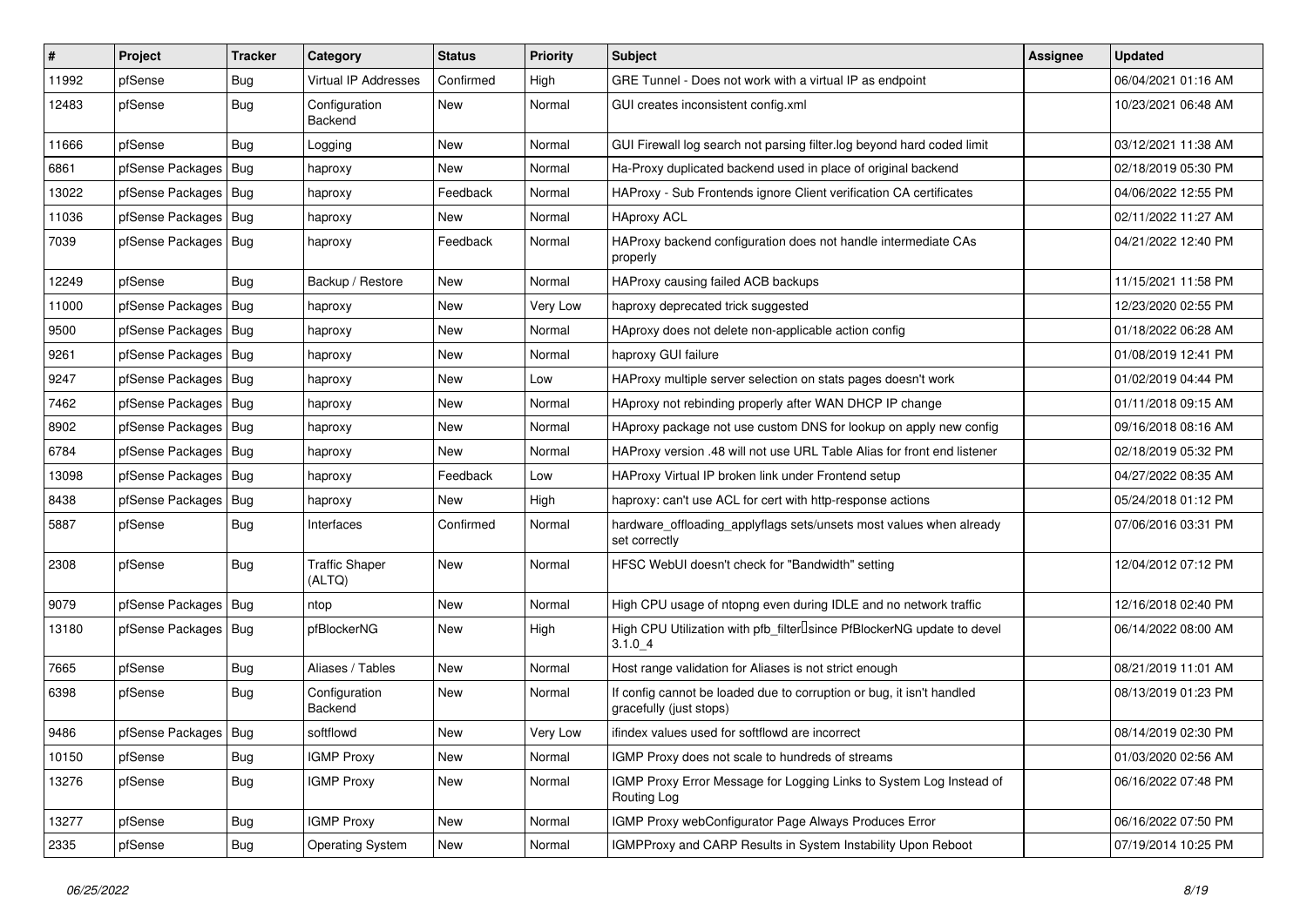| $\pmb{\sharp}$ | Project          | <b>Tracker</b> | Category                        | <b>Status</b>                 | Priority | <b>Subject</b>                                                                                          | <b>Assignee</b> | <b>Updated</b>      |
|----------------|------------------|----------------|---------------------------------|-------------------------------|----------|---------------------------------------------------------------------------------------------------------|-----------------|---------------------|
| 3382           | pfSense          | <b>Bug</b>     | <b>IGMP Proxy</b>               | New                           | Normal   | IGMPPROXY fails with more than 32 interfaces                                                            |                 | 07/12/2016 11:01 PM |
| 9338           | pfSense          | Bug            | <b>IGMP Proxy</b>               | <b>New</b>                    | Normal   | igmpproxy ignoring downstream vlan interface                                                            |                 | 02/22/2019 03:48 AM |
| 8711           | pfSense          | <b>Bug</b>     | <b>IGMP Proxy</b>               | New                           | Normal   | igmpproxy with PPPoE Interfaces                                                                         |                 | 07/28/2018 09:21 AM |
| 12875          | pfSense          | <b>Bug</b>     | Package System                  | <b>New</b>                    | Normal   | Import zabbix-agent6 and zabbix-proxy6 from FreeBSD Ports                                               |                 | 05/28/2022 06:50 PM |
| 12751          | pfSense Packages | Bug            | <b>FRR</b>                      | <b>New</b>                    | Normal   | Improve FRR route restoration after gateway events                                                      |                 | 02/06/2022 11:07 PM |
| 11730          | pfSense          | <b>Bug</b>     | Web Interface                   | New                           | Normal   | Improve visibility of option selections in dark themes                                                  |                 | 03/25/2021 09:38 PM |
| 5091           | pfSense          | Bug            | Rules / NAT                     | Confirmed                     | Very Low | In rule creation destination ports fields (from and to) are too small to read<br>ports aliases names    |                 | 01/07/2020 07:48 AM |
| 9035           | pfSense          | <b>Bug</b>     | Rules / NAT                     | New                           | Normal   | Inactive Interfaces are Hidden in Firewall Rules                                                        |                 | 08/14/2019 12:39 PM |
| 10952          | pfSense          | <b>Bug</b>     | Rules / NAT                     | <b>New</b>                    | Low      | Inconsistency in Subnet Defaults Between Firewall Rules and Interface<br><b>Address Assignments</b>     |                 | 10/09/2020 12:50 PM |
| 7402           | pfSense          | <b>Bug</b>     | Web Interface                   | <b>New</b>                    | Normal   | Inconsistent use of htmlentities validation checks                                                      |                 | 03/21/2017 08:58 AM |
| 8500           | pfSense          | <b>Bug</b>     | Dynamic DNS                     | New                           | Low      | Incorrect categorization of status/info messages from phpDynDNS                                         |                 | 08/16/2019 12:50 PM |
| 13295          | pfSense          | <b>Bug</b>     | <b>Gateway Monitoring</b>       | <b>Pull Request</b><br>Review | Normal   | Incorrect function parameters for "get dpinger status()" call in<br>`gwlb.inc`                          |                 | 06/24/2022 07:25 AM |
| 5413           | pfSense          | <b>Bug</b>     | <b>DNS Resolver</b>             | Confirmed                     | High     | Incorrect Handling of Unbound Resolver [service restarts, cache loss,<br>DNS service interruption]      |                 | 06/19/2022 11:11 PM |
| 11717          | pfSense          | <b>Bug</b>     | Rules / NAT                     | <b>New</b>                    | Normal   | Incorrect port forwarding rules if Destination port alias is not equal to<br>Redirect target port alias |                 | 03/22/2021 06:06 AM |
| 11174          | pfSense          | <b>Bug</b>     | <b>Traffic Shaper</b><br>(ALTQ) | Feedback                      | Normal   | Incorrect traffic shaping on pppoe interface                                                            |                 | 12/21/2020 11:21 PM |
| 13158          | pfSense          | Bug            | Web Interface                   | New                           | Normal   | Input validation error when applying limiter changes                                                    |                 | 05/14/2022 05:32 PM |
| 11777          | pfSense Packages | Bug            | Unbound                         | New                           | Very Low | Input validation prevents DNS Resolver from being disabled                                              |                 | 04/05/2021 05:51 PM |
| 13261          | pfSense Packages | <b>Bug</b>     | sudo                            | Feedback                      | Normal   | Input validation rejects empty "sudo" command list, but GUI text says it<br>can be empty                |                 | 06/24/2022 02:50 PM |
| 12607          | pfSense Plus     | <b>Bug</b>     | Hardware / Drivers              | New                           | High     | Instability with Snort Inline with AWS Instances                                                        |                 | 01/10/2022 09:03 PM |
| 12259          | pfSense          | <b>Bug</b>     | <b>Operating System</b>         | <b>New</b>                    | Normal   | Intel em NICs Suffering Performance Degradation on FreeBSD12                                            |                 | 02/25/2022 09:28 PM |
| 4740           | pfSense          | <b>Bug</b>     | <b>Wireless</b>                 | New                           | Normal   | Intel wireless kernel panic in infrastructure mode with WPA                                             |                 | 11/13/2020 08:38 AM |
| 10577          | pfSense          | <b>Bug</b>     | Hardware / Drivers              | Feedback                      | Normal   | intel x553 (c3000 chipset) loading x520 driver                                                          |                 | 05/28/2020 03:59 AM |
| 8882           | pfSense          | <b>Bug</b>     | Interfaces                      | Incomplete                    | Normal   | Interface assignments lost on reboot                                                                    |                 | 02/17/2022 02:24 PM |
| 7113           | pfSense          | <b>Bug</b>     | Dashboard                       | New                           | Normal   | Interface name in Traffic Graphs                                                                        |                 | 12/31/2021 05:40 PM |
| 3411           | pfSense          | Bug            | Dashboard                       | New                           | Low      | Interfaces and statistics dashboard widgets very slow with large numbers<br>of interfaces               |                 | 01/24/2014 02:09 AM |
| 7857           | pfSense          | Bug            | Dashboard                       | New                           | Very Low | Interfaces Widget U/I fails to wrap IPV6 addresses when the string is too<br>wide for the widget        |                 | 08/13/2019 09:15 AM |
| 4474           | pfSense          | Bug            | Package System                  | Confirmed                     | Normal   | IP address change triggers reload of all packages                                                       |                 | 02/13/2017 07:21 AM |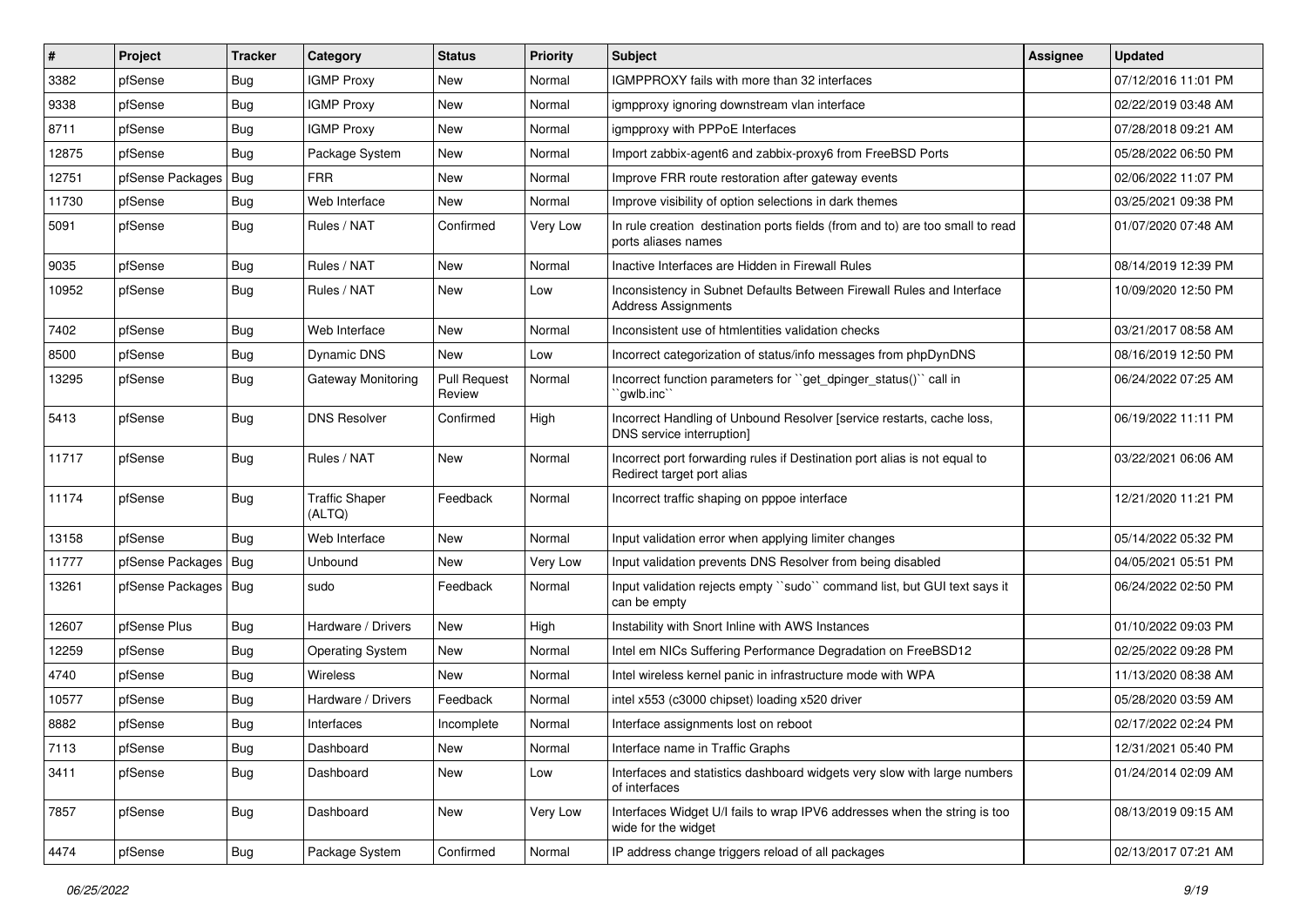| #     | Project                | <b>Tracker</b> | Category                                        | <b>Status</b> | <b>Priority</b> | <b>Subject</b>                                                                                                                                                                | <b>Assignee</b> | <b>Updated</b>      |
|-------|------------------------|----------------|-------------------------------------------------|---------------|-----------------|-------------------------------------------------------------------------------------------------------------------------------------------------------------------------------|-----------------|---------------------|
| 13000 | pfSense                | <b>Bug</b>     | <b>IPsec</b>                                    | New           | Low             | IPsec AES-GCM encryption algorithm "Key Length" field should be<br>labeled "ICV Length"                                                                                       |                 | 03/30/2022 07:40 AM |
| 6370  | pfSense                | <b>Bug</b>     | <b>IPsec</b>                                    | Confirmed     | Normal          | IPSEC bound to WAN gateway group and Dynamic DNS doesn't to fail<br>back tunnel to WAN on DDNS update                                                                         |                 | 08/31/2021 07:38 AM |
| 7420  | pfSense                | <b>Bug</b>     | <b>IPsec</b>                                    | <b>New</b>    | Normal          | ipsec status freezing                                                                                                                                                         |                 | 02/13/2020 09:09 AM |
| 6668  | pfSense                | <b>Bug</b>     | <b>IPsec</b>                                    | Feedback      | Normal          | IPSec tunnel + L2TP/IPSec VPN - wrong PSK chosen by pfSense                                                                                                                   |                 | 09/21/2019 02:07 AM |
| 8686  | pfSense                | <b>Bug</b>     | <b>IPsec</b>                                    | New           | Normal          | IPsec VTI: Assigned interface firewall rules are never parsed                                                                                                                 |                 | 02/10/2021 12:15 PM |
| 12822 | pfSense Packages       | Bug            | pfBlockerNG                                     | <b>New</b>    | Normal          | IPv4 Source ASN format not working                                                                                                                                            |                 | 02/18/2022 10:47 AM |
| 6289  | pfSense                | <b>Bug</b>     | Interfaces                                      | New           | Normal          | IPv6 address not given to track6 interfaces on create                                                                                                                         |                 | 12/30/2021 04:17 AM |
| 9650  | pfSense                | <b>Bug</b>     | Gateways                                        | <b>New</b>    | Normal          | IPv6 connection drops (ir-)regular on Kabelvodafone (German cable<br>ISP)                                                                                                     |                 | 07/27/2019 07:14 AM |
| 7303  | pfSense                | <b>Bug</b>     | <b>IPv6 Router</b><br>Advertisements<br>(RADVD) | <b>New</b>    | Normal          | ipv6 connectivity lost on pfSense reboot                                                                                                                                      |                 | 08/20/2019 12:23 PM |
| 9837  | pfSense                | <b>Bug</b>     | Interfaces                                      | <b>New</b>    | Very Low        | ipv6 is not completely disabled on the interfaces                                                                                                                             |                 | 10/24/2019 01:16 AM |
| 12421 | pfSense                | <b>Bug</b>     | Rules / NAT                                     | <b>New</b>    | Normal          | IPV6 limiter bug                                                                                                                                                              |                 | 10/02/2021 08:44 AM |
| 6011  | pfSense                | <b>Bug</b>     | Web Interface                                   | Confirmed     | Low             | IPv6 link local fails HTTP REFERER check                                                                                                                                      |                 | 09/04/2016 09:57 AM |
| 3326  | pfSense                | <b>Bug</b>     | <b>PPP</b> Interfaces                           | <b>New</b>    | Normal          | IPv6 only PPPoE connection                                                                                                                                                    |                 | 11/18/2013 09:37 AM |
| 9295  | pfSense                | <b>Bug</b>     | PPPoE Server                                    | New           | Very High       | IPv6 PD does not work with PPPOE (Server & Client)                                                                                                                            |                 | 05/15/2022 10:53 AM |
| 6541  | pfSense                | <b>Bug</b>     | <b>IPv6 Router</b><br>Advertisements<br>(RADVD) | <b>New</b>    | Normal          | IPv6 RAs always include on-link prefix; clients may not use DHCPv6<br>managed addresses                                                                                       |                 | 08/13/2019 03:23 PM |
| 8158  | pfSense                | <b>Bug</b>     | Interfaces                                      | <b>New</b>    | High            | IPv6 Track Interface issue with more than one WAN-Gateway and a<br>number of internal interfaces at least track interface from one interface<br>does not work on regular base |                 | 12/03/2017 09:00 AM |
| 9136  | pfSense                | <b>Bug</b>     | DHCP (IPv6)                                     | <b>New</b>    | High            | IPv6 Tracking Interfaces Lose IPv6 Address in Certain Cases                                                                                                                   |                 | 04/21/2022 12:39 PM |
| 7788  | pfSense                | <b>Bug</b>     | Dashboard                                       | <b>New</b>    | Low             | Irregular updating of widgets like cpu/uptime on system widget.                                                                                                               |                 | 08/21/2019 09:03 AM |
| 7040  | pfSense                | <b>Bug</b>     | Interfaces                                      | New           | Normal          | Issue when disabling an interface                                                                                                                                             |                 | 12/26/2016 02:56 AM |
| 11848 | pfSense Packages       | <b>Bug</b>     | Squid                                           | <b>New</b>    | Normal          | Issue with squid cache download speed                                                                                                                                         |                 | 04/23/2021 09:30 PM |
| 8401  | pfSense                | <b>Bug</b>     | Installer                                       | New           | Normal          | Issues related to keys representing alphabetic characters specific to<br>Scandinavian languages and to some other keys.                                                       |                 | 03/30/2018 11:06 AM |
| 10544 | pfSense                | <b>Bug</b>     | User Manager /<br>Privileges                    | New           | Normal          | It's not possible to add a user to group operator using the gui                                                                                                               |                 | 04/21/2022 12:39 PM |
| 11556 | pfSense                | <b>Bug</b>     | Rules / NAT                                     | New           | Normal          | Kill all states associated with a NAT address                                                                                                                                 |                 | 03/19/2021 10:29 AM |
| 1667  | pfSense                | <b>Bug</b>     | L <sub>2</sub> TP                               | New           | Normal          | L2TP server does not respond properly from a CARP VIP                                                                                                                         |                 | 12/11/2021 07:43 PM |
| 11761 | pfSense                | <b>Bug</b>     | L <sub>2</sub> TP                               | New           | Normal          | L2TP/IPsec VPN: PPP LCP negotiation occurs before user authentication                                                                                                         |                 | 03/31/2021 04:52 AM |
| 3962  | pfSense Packages   Bug |                | ladvd                                           | Confirmed     | Normal          | LADVD interface handling issues with lagg and bridge                                                                                                                          |                 | 12/05/2016 01:59 PM |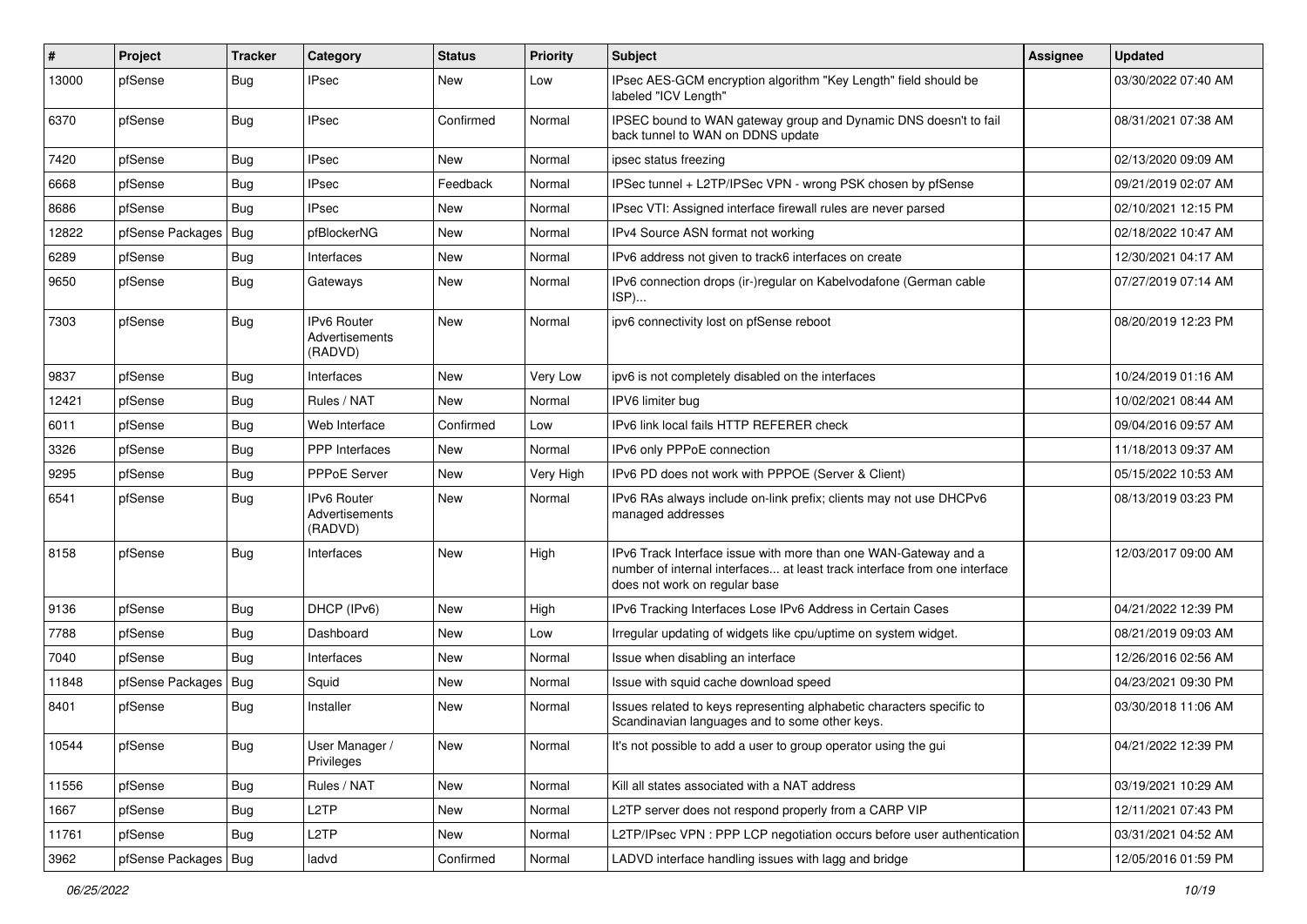| #     | Project                | <b>Tracker</b> | Category                                        | <b>Status</b> | <b>Priority</b> | <b>Subject</b>                                                                                       | <b>Assignee</b> | <b>Updated</b>      |
|-------|------------------------|----------------|-------------------------------------------------|---------------|-----------------|------------------------------------------------------------------------------------------------------|-----------------|---------------------|
| 10271 | pfSense                | Bug            | Web Interface                                   | New           | Normal          | Large number of VLAN/LANs make "Interfaces" menu hard to access                                      |                 | 02/20/2020 04:46 AM |
| 11509 | pfSense Packages   Bug |                | <b>LCDProc</b>                                  | <b>New</b>    | Low             | LCD package - not starting at boot - stop and start in Status Window not<br>possible                 |                 | 02/23/2021 10:55 AM |
| 12726 | pfSense                | <b>Bug</b>     | Authentication                                  | New           | Normal          | LDAP select container button auto populate                                                           |                 | 01/25/2022 01:48 PM |
| 12283 | pfSense                | <b>Bug</b>     | Authentication                                  | New           | Normal          | LDAP/RADIUS authentication servers configuration does not allow source<br>IP address to be specified |                 | 08/20/2021 01:15 AM |
| 12084 | pfSense Packages       | <b>Bug</b>     | <b>FRR</b>                                      | New           | Normal          | libfrr.so.0 error on SG-1100                                                                         |                 | 06/26/2021 08:22 AM |
| 1848  | pfSense                | <b>Bug</b>     | <b>Traffic Shaper</b><br>(Limiters)             | Confirmed     | Normal          | Limiters after policy routing has taken place do not behave correctly                                |                 | 10/25/2014 09:18 PM |
| 10502 | pfSense Packages   Bug |                | lldpd                                           | In Progress   | Normal          | LLDP spamming errors on Netgate XG-7100                                                              |                 | 04/21/2022 12:39 PM |
| 11412 | pfSense                | <b>Bug</b>     | Interfaces                                      | New           | Normal          | LLDPD Package Doesn't Work with Switchports                                                          |                 | 02/12/2021 08:12 PM |
| 6481  | pfSense                | <b>Bug</b>     | <b>IPsec</b>                                    | <b>New</b>    | Normal          | loading EAP_RADIUS method failed                                                                     |                 | 03/24/2020 04:25 PM |
| 12734 | pfSense                | Bug            | Web Interface                                   | Incomplete    | Low             | Long hostname breaks DHCP leases layout                                                              |                 | 01/31/2022 01:03 PM |
| 13053 | pfSense Packages       | <b>Bug</b>     | <b>ACME</b>                                     | New           | Normal          | LoopiaAPI error handling                                                                             |                 | 05/05/2022 10:58 AM |
| 8502  | pfSense                | <b>Bug</b>     | Web Interface                                   | Confirmed     | Low             | main (top) menu items do not drop down in some cases                                                 |                 | 07/06/2020 02:39 PM |
| 13003 | pfSense                | <b>Bug</b>     | Hardware / Drivers                              | New           | Normal          | Malicious Driver Detection event on ixl driver                                                       |                 | 06/25/2022 05:00 PM |
| 13076 | pfSense                | <b>Bug</b>     | Gateway Monitoring                              | New           | Normal          | Marking a gateway as down does not affect IPsec entries using gateway<br>groups                      |                 | 06/03/2022 10:32 AM |
| 12033 | pfSense Packages       | Bug            | pfBlockerNG                                     | New           | Normal          | maxmindb and _sqlite3 modules not found                                                              |                 | 10/01/2021 04:42 AM |
| 12938 | pfSense                | <b>Bug</b>     | <b>IPv6 Router</b><br>Advertisements<br>(RADVD) | <b>New</b>    | Normal          | MaxRtrAdvInterval would allow stale DNS servers to be deleted faster                                 |                 | 03/12/2022 09:37 AM |
| 9094  | pfSense                | <b>Bug</b>     | Hardware / Drivers                              | Assigned      | Normal          | MBT console settings are not forced to video console                                                 |                 | 11/07/2018 10:23 AM |
| 12095 | pfSense                | <b>Bug</b>     | Authentication                                  | <b>New</b>    | Normal          | Memory leak in pcscd                                                                                 |                 | 06/01/2022 01:01 PM |
| 6055  | pfSense                | <b>Bug</b>     | Package System                                  | Confirmed     | Low             | Menu items may remain from packages no longer installed                                              |                 | 06/18/2021 08:46 PM |
| 7238  | pfSense                | <b>Bug</b>     | Web Interface                                   | New           | Normal          | Menu layout broken when using "Hostname in Menu" with long<br>hostnames                              |                 | 02/21/2017 07:01 AM |
| 6926  | pfSense                | <b>Bug</b>     | UPnP/NAT-PMP                                    | New           | Normal          | Miniupnp advertising expired IPv6 address                                                            |                 | 01/15/2022 08:29 PM |
| 8846  | pfSense                | <b>Bug</b>     | Gateways                                        | New           | Low             | Misleading gateway error message adding/editing static routes using a<br>disabled interface          |                 | 08/21/2019 11:29 AM |
| 13202 | pfSense Packages   Bug |                | pfBlockerNG                                     | New           | Normal          | Missing Protocols on IP Feed Groups Advanced Inbound/Outbound<br><b>Firewall Rule settings</b>       |                 | 05/23/2022 08:58 AM |
| 11731 | pfSense                | <b>Bug</b>     | Hardware / Drivers                              | New           | Normal          | Missing support for Realtek USB NICs                                                                 |                 | 03/30/2021 04:32 AM |
| 9698  | pfSense                | Bug            | <b>RRD Graphs</b>                               | New           | Normal          | Monitoring graphs do not retain state after auto-refresh                                             |                 | 08/26/2019 02:09 AM |
| 8113  | pfSense                | <b>Bug</b>     | Interfaces                                      | New           | Normal          | MTU setting on bridge, openvpn clients ignored                                                       |                 | 12/31/2021 05:55 PM |
| 12823 | pfSense                | Bug            | DHCP (IPv6)                                     | New           | Normal          | Multiple DHCP6 WAN connections PPPoE interface 'defached' status                                     |                 | 02/18/2022 05:39 AM |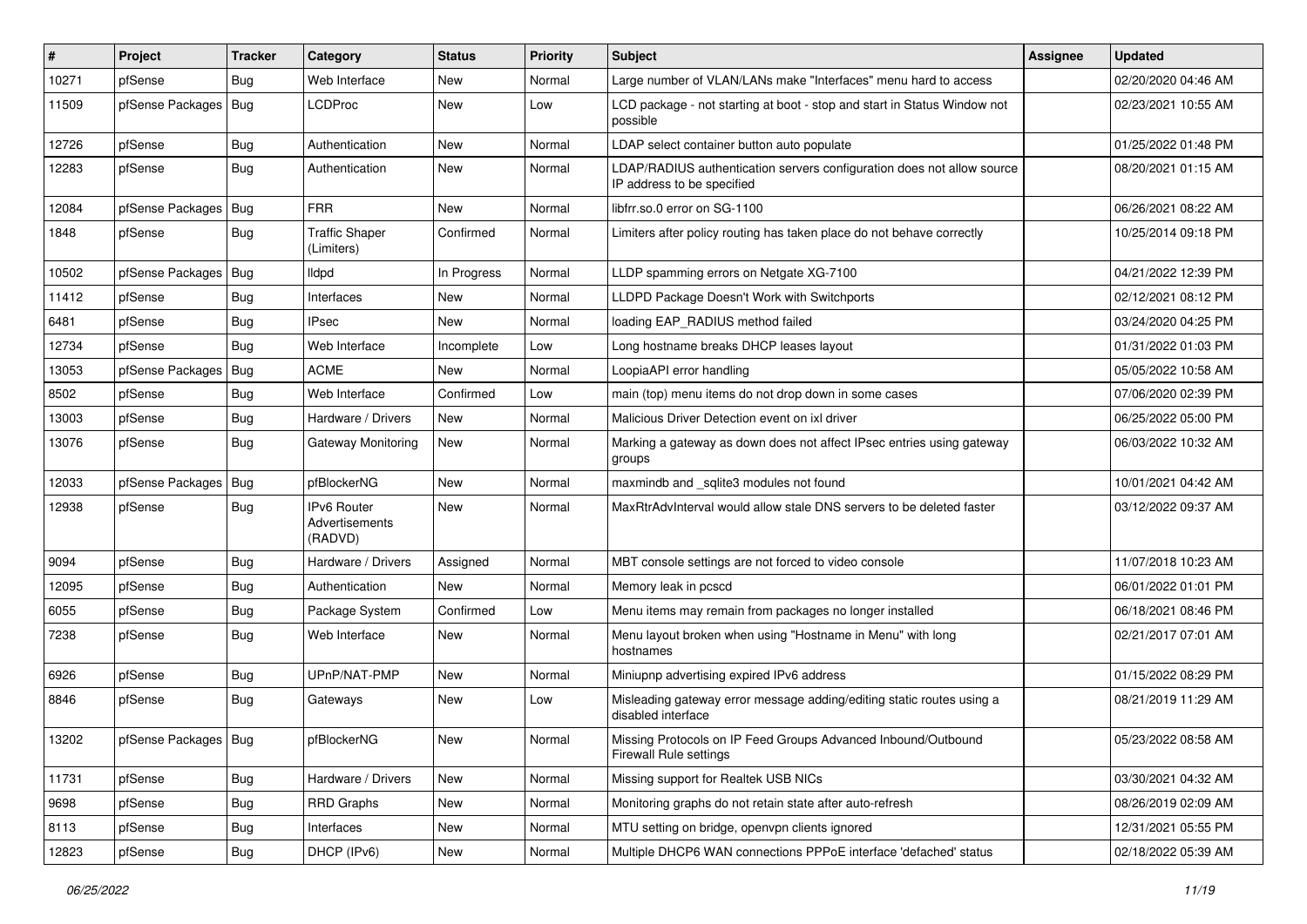| $\sharp$ | Project                | <b>Tracker</b> | Category              | <b>Status</b> | <b>Priority</b> | <b>Subject</b>                                                                                                                                                                                  | <b>Assignee</b> | <b>Updated</b>      |
|----------|------------------------|----------------|-----------------------|---------------|-----------------|-------------------------------------------------------------------------------------------------------------------------------------------------------------------------------------------------|-----------------|---------------------|
| 9504     | pfSense                | <b>Bug</b>     | Dynamic DNS           | New           | Normal          | Multiple Dynamic DNS update notifications for the same interface, not<br>differentiated by the hostname                                                                                         |                 | 05/07/2019 07:46 AM |
| 8233     | pfSense                | <b>Bug</b>     | <b>NAT Reflection</b> | New           | Very Low        | NAT reflection back to originating host broken when using FQDN-based<br>IP aliases                                                                                                              |                 | 08/21/2019 10:53 AM |
| 2042     | pfSense                | <b>Bug</b>     | <b>NAT Reflection</b> | Confirmed     | Low             | NAT reflection doesn't apply to self-initiated traffic                                                                                                                                          |                 | 01/21/2021 10:38 PM |
| 9179     | pfSense                | <b>Bug</b>     | <b>NAT Reflection</b> | New           | Normal          | NAT reflection fix implemented for #8604 is causing WebUI and XMLRPC<br>to fail on slave                                                                                                        |                 | 03/27/2020 08:01 PM |
| 7848     | pfSense                | <b>Bug</b>     | Diagnostics           | <b>New</b>    | Low             | NDP Table Sort by Expiration Error                                                                                                                                                              |                 | 08/26/2019 02:56 PM |
| 10990    | pfSense Packages       | Bug            | <b>NET-SNMP</b>       | Feedback      | Normal          | net-snmp IPv6 listen address needs to be wrapped in square brackets                                                                                                                             |                 | 03/19/2021 05:09 AM |
| 11610    | pfSense Packages   Bug |                | <b>NET-SNMP</b>       | New           | Normal          | NET-SNMP is not setting the correct permissions on AgentX                                                                                                                                       |                 | 06/28/2021 07:54 AM |
| 11970    | pfSense Packages       | Bug            | Coreboot              | New           | Normal          | Netgate Firmware Upgrade Doesn't Work on XG-2758                                                                                                                                                |                 | 04/21/2022 12:39 PM |
| 8804     | pfSense                | <b>Bug</b>     | PPP Interfaces        | New           | Normal          | Netgate SG-1000 PPPoE Keepalives not prioritized, internet drops                                                                                                                                |                 | 08/20/2019 10:06 AM |
| 11657    | pfSense                | Bug            | Interfaces            | New           | Normal          | netmap_ring_reinit error                                                                                                                                                                        |                 | 03/18/2021 10:32 PM |
| 12073    | pfSense Packages       | <b>Bug</b>     | NET-SNMP              | Feedback      | Normal          | netsnmptrapd.conf syntax is wrong                                                                                                                                                               |                 | 04/21/2022 12:40 PM |
| 12853    | pfSense                | <b>Bug</b>     | <b>NAT Reflection</b> | Feedback      | High            | Network Address Translation - Pure NAT pfsense freeze after reboot                                                                                                                              |                 | 02/22/2022 08:40 AM |
| 3358     | pfSense                | <b>Bug</b>     | Package System        | New           | Normal          | new version of <include file=""> is not required during reinstall all</include>                                                                                                                 |                 | 12/26/2014 12:13 PM |
| 6823     | pfSense                | <b>Bug</b>     | Interfaces            | New           | Normal          | No connectivity after changing link state to UP                                                                                                                                                 |                 | 04/21/2022 12:39 PM |
| 1890     | pfSense                | Bug            | Translations          | New           | Normal          | No gettext support in console scripts                                                                                                                                                           |                 | 08/13/2019 12:24 PM |
| 11592    | pfSense Packages       | Bug            | node exporter         | New           | Normal          | Node exporter can not read system statistics                                                                                                                                                    |                 | 10/15/2021 09:37 PM |
| 3889     | pfSense                | <b>Bug</b>     | <b>XML Parser</b>     | Confirmed     | Low             | Non relevant changes in config.xml                                                                                                                                                              |                 | 08/13/2019 12:23 PM |
| 10690    | pfSense                | <b>Bug</b>     | Installer             | <b>New</b>    | Low             | Not possible to make UFS install on ZFS formatted drive                                                                                                                                         |                 | 04/21/2022 12:39 PM |
| 11182    | pfSense Packages       | Bug            | <b>NRPE</b>           | New           | Normal          | NRPE in HA syncs the bind IP                                                                                                                                                                    |                 | 12/01/2021 02:15 AM |
| 11530    | pfSense Packages   Bug |                | ntop                  | Feedback      | Low             | ntopng 4.2 needs to be updated to 4.3, Bug when accessing a host for<br>details                                                                                                                 |                 | 03/05/2022 08:35 PM |
| 10783    | pfSense Packages   Bug |                | ntop                  | New           | Normal          | NtopNG is very unstable on arm64                                                                                                                                                                |                 | 07/22/2020 09:07 AM |
| 9143     | pfSense Packages       | Bug            | ntop                  | New           | Normal          | ntopng not displaying values in historical correctly                                                                                                                                            |                 | 11/22/2018 07:24 AM |
| 12444    | pfSense Packages   Bug |                | ntop                  | New           | Normal          | ntopng throws errors when viewing single host                                                                                                                                                   |                 | 10/11/2021 12:39 PM |
| 10370    | pfSense Packages   Bug |                | ntop                  | New           | Normal          | ntopng Timeseries not send to InfluxDB                                                                                                                                                          |                 | 03/30/2020 09:42 AM |
| 4604     | pfSense                | <b>Bug</b>     | <b>NTPD</b>           | New           | Normal          | NTP time server entries may or may not work, depending upon interfaces<br>selected when configuring NTP service                                                                                 |                 | 12/11/2021 07:59 PM |
| 5355     | pfSense                | Bug            | <b>IPsec</b>          | New           | High            | on Dynamic WAN IP (DHCP Client) it takes 10 minutes before Phase1<br>reconnects                                                                                                                 |                 | 07/08/2016 10:29 PM |
| 11641    | pfSense                | <b>Bug</b>     | Interfaces            | New           | Normal          | On xn based interfaces without the VLANMTU flag the first VLAN tag<br>defined does not follow the parent interface MTU settings. All subsequent<br>VLAN tags follow the parent interface's MTU. |                 | 03/09/2021 06:42 PM |
| 13247    | pfSense Packages   Bug |                | open-vm-tools         | New           | Low             | Open-VM-Tools service actions do not work                                                                                                                                                       |                 | 06/05/2022 07:09 PM |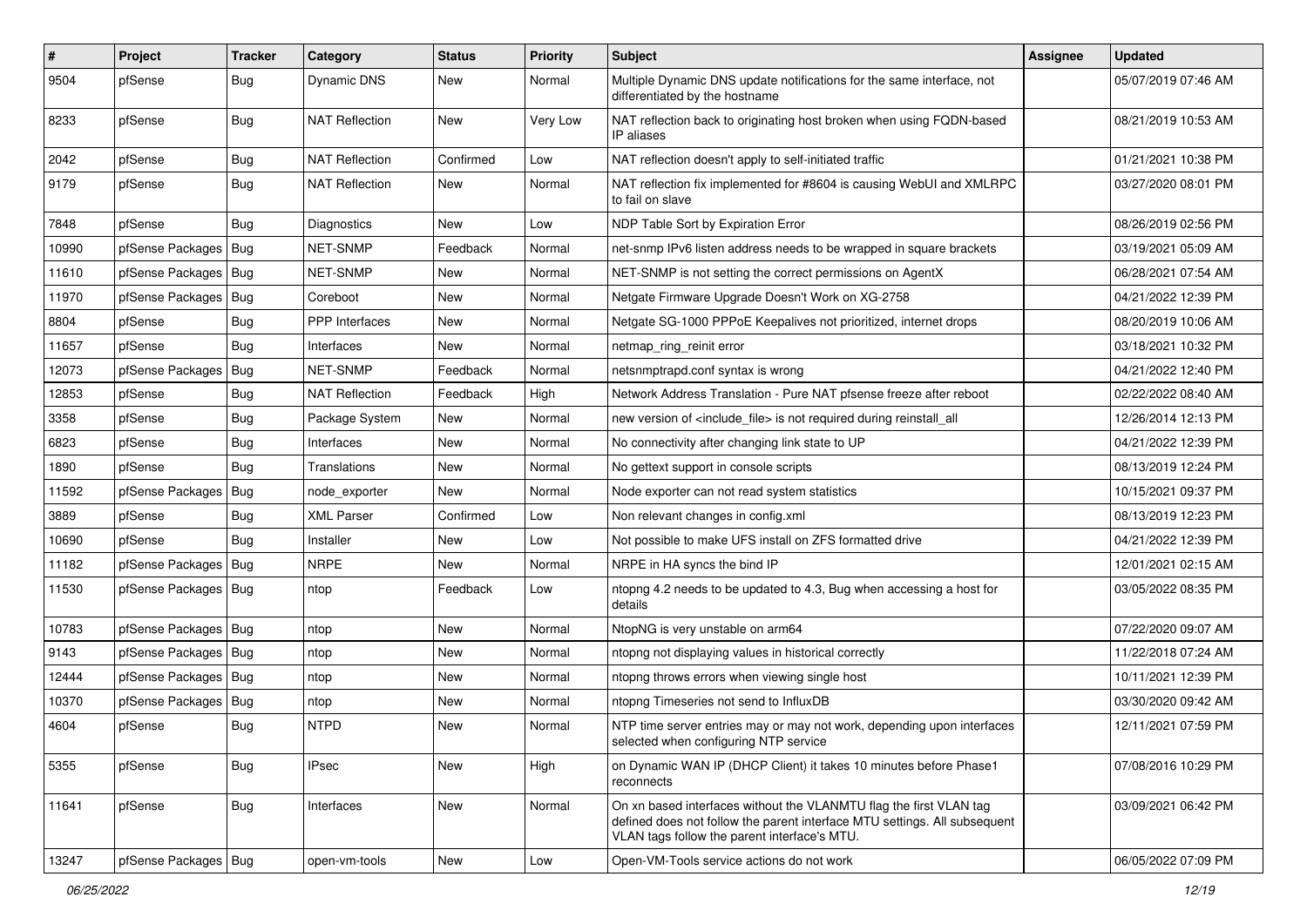| #     | Project                | Tracker    | Category                     | <b>Status</b> | <b>Priority</b> | Subject                                                                                                  | Assignee | <b>Updated</b>      |
|-------|------------------------|------------|------------------------------|---------------|-----------------|----------------------------------------------------------------------------------------------------------|----------|---------------------|
| 12544 | pfSense                | <b>Bug</b> | <b>Operating System</b>      | <b>New</b>    | Normal          | OpenSSH vulnerabilities                                                                                  |          | 06/25/2022 05:47 PM |
| 12950 | pfSense                | <b>Bug</b> | Routing                      | <b>New</b>    | Normal          | OpenVPN as default gateway does not get set at boot time                                                 |          | 04/09/2022 05:46 PM |
| 9344  | pfSense                | <b>Bug</b> | Translations                 | New           | Normal          | OpenVPN click NCP Algorithms will always go to DH Parameters<br>website(in Chinese-Taiwan)               |          | 10/21/2021 03:48 AM |
| 8122  | pfSense                | Bug        | <b>OpenVPN</b>               | <b>New</b>    | Normal          | openvpn client is unable to use OTP (temporary) passwords                                                |          | 04/16/2018 09:28 AM |
| 7286  | pfSense                | Bug        | OpenVPN                      | Incomplete    | Normal          | OpenVPN client is unreliable when you have multiple tunnels                                              |          | 08/19/2019 03:28 PM |
| 13233 | pfSense Plus           | <b>Bug</b> | OpenVPN                      | Feedback      | Normal          | OpenVPN DCO connection fails with Auth Digest Algorithm set to<br><b>SHA512</b>                          |          | 05/31/2022 03:39 PM |
| 9183  | pfSense                | <b>Bug</b> | <b>LAGG Interfaces</b>       | <b>New</b>    | Very Low        | OpenVPN Lagg Interface not working after restart or new start                                            |          | 08/21/2019 11:17 AM |
| 11715 | pfSense                | <b>Bug</b> | OpenVPN                      | <b>New</b>    | Normal          | OpenVPN MTU                                                                                              |          | 03/22/2021 01:35 AM |
| 12563 | pfSense                | <b>Bug</b> | OpenVPN                      | New           | Normal          | OpenVPN server doesn't support Framed-IPv6-Address RADIUS attribute                                      |          | 12/03/2021 11:19 AM |
| 13087 | pfSense                | <b>Bug</b> | OpenVPN                      | New           | Normal          | OpenVPN Server: hide WINS servers list when netbios option is<br>unchecked while WINS servers is checked |          | 04/22/2022 10:29 AM |
| 11541 | pfSense                | <b>Bug</b> | OpenVPN                      | New           | Normal          | OpenVPN status does not work properly when set to TCP and Concurrent<br>Connections = 1                  |          | 03/02/2021 02:27 PM |
| 11778 | pfSense                | <b>Bug</b> | OpenVPN                      | <b>New</b>    | Normal          | OpenVPN uses 100% CPU after experiencing packet loss                                                     |          | 02/28/2022 07:38 AM |
| 12927 | pfSense                | <b>Bug</b> | <b>OpenVPN</b>               | New           | Normal          | OpenVPN with OCSP enabled allows connections with revoked<br>certificates                                |          | 03/24/2022 08:22 AM |
| 13043 | pfSense Packages       | <b>Bug</b> | WireGuard                    | New           | Normal          | OSPF over Wirequard interface doesn't populate neighbors after reboot                                    |          | 04/11/2022 09:22 AM |
| 9755  | pfSense                | <b>Bug</b> | Package System               | New           | Very Low        | package description wrong link<br>https://www.freshports.org/security/openvpn-client-export              |          | 09/13/2019 07:22 AM |
| 10526 | pfSense Packages       | Bug        | pfBlockerNG                  | New           | Normal          | Package pfBlockerNG Crashes on Alert view                                                                |          | 05/04/2020 08:59 AM |
| 7954  | pfSense Packages   Bug |            | Squid                        | Confirmed     | Normal          | Package upgrade/reinstall gets stuck on deinstall if the package-provided<br>service is not running      |          | 10/18/2017 12:04 PM |
| 5469  | pfSense                | <b>Bug</b> | Package System               | Confirmed     | Low             | package.dtd XSD schema is a piece of pathetic, useless, unmaintained<br>junk                             |          | 11/22/2015 06:26 AM |
| 11724 | pfSense                | <b>Bug</b> | Package System               | New           | Normal          | Packages unexpectedly removed when changing update branches                                              |          | 03/29/2021 08:09 AM |
| 12740 | pfSense                | Bug        | FreeBSD                      | Incomplete    | Normal          | panic: esp_input_cb: Unexpected address family                                                           |          | 01/27/2022 01:19 PM |
| 11770 | pfSense Plus           | <b>Bug</b> | Hardware / Drivers           | New           | Normal          | Pantech UML295 USB Modem No Longer Functional                                                            |          | 04/01/2021 11:28 AM |
| 9485  | pfSense                | <b>Bug</b> | User Manager /<br>Privileges | New           | Normal          | password match error on system usermanager causes Group<br>membership to be reset.                       |          | 04/26/2019 08:52 AM |
| 12122 | pfSense                | <b>Bug</b> | Web Interface                | New           | Normal          | Perform greedy actions asychronously                                                                     |          | 07/10/2021 01:10 PM |
| 3706  | pfSense                | <b>Bug</b> | User Manager /<br>Privileges | New           | Normal          | Permission order affects default page on limited accounts, but can't<br>reorder                          |          | 02/06/2016 04:10 AM |
| 5075  | pfSense                | <b>Bug</b> | Rules / NAT                  | Confirmed     | Normal          | pf errors that don't return a line number on first line don't file notice                                |          | 09/01/2015 06:42 PM |
| 11184 | pfSense                | <b>Bug</b> | FreeBSD                      | New           | Normal          | PF: State policy cannot be configurable                                                                  |          | 02/09/2021 02:43 AM |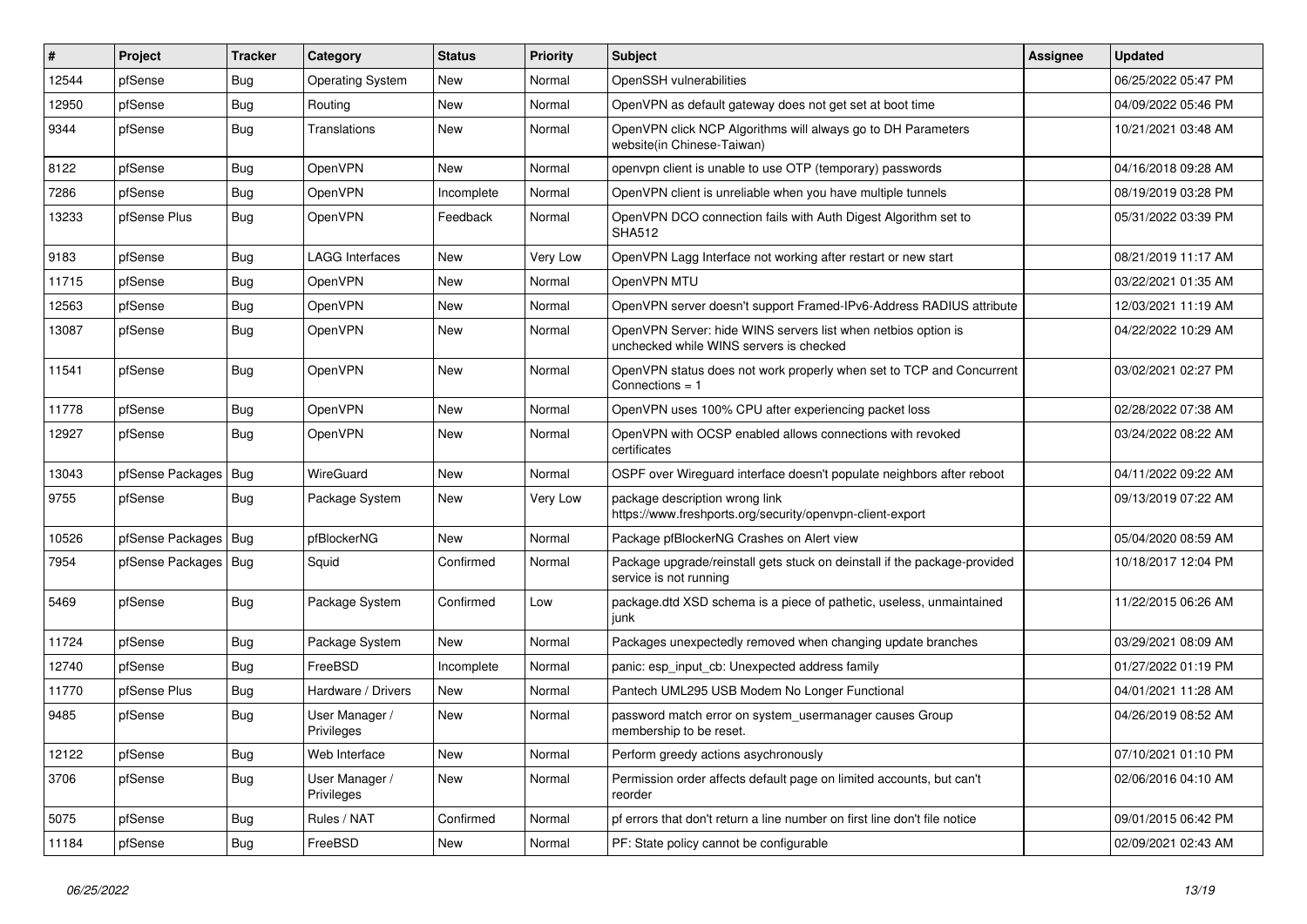| $\vert$ # | Project                | <b>Tracker</b> | Category                | <b>Status</b> | <b>Priority</b> | Subject                                                                                                                | <b>Assignee</b> | <b>Updated</b>      |
|-----------|------------------------|----------------|-------------------------|---------------|-----------------|------------------------------------------------------------------------------------------------------------------------|-----------------|---------------------|
| 13154     | pfSense Packages       | Bug            | pfBlockerNG             | Confirmed     | Normal          | pfBlocker causing excessive CPU load                                                                                   |                 | 06/14/2022 01:14 PM |
| 11398     | pfSense Packages       | Bug            | pfBlockerNG             | New           | Normal          | pfBlocker upgrade hangs forever                                                                                        |                 | 04/21/2022 12:39 PM |
| 11261     | pfSense Packages   Bug |                | pfBlockerNG             | New           | Normal          | pfBlockerNG ASN numbers in IPv4 (/IPv6) Custom_List generate error(s)<br>"Invalid numeric literal at line 1, column 7" |                 | 01/28/2021 08:34 AM |
| 10164     | pfSense Packages       | <b>Bug</b>     | pfBlockerNG             | New           | Normal          | pfBlockerNG dashboard widget position is not maintained when updating                                                  |                 | 01/06/2020 10:06 AM |
| 12330     | pfSense Packages       | Bug            | pfBlockerNG             | Feedback      | Normal          | pfBlockerNG devel creating invalid NAT rules on boot                                                                   |                 | 04/21/2022 12:40 PM |
| 9662      | pfSense Packages   Bug |                | pfBlockerNG             | New           | Normal          | PfblockerNG do not update after pfsense reboot and wait for next cron<br>task                                          |                 | 08/20/2019 09:00 AM |
| 10252     | pfSense Packages   Bug |                | pfBlockerNG             | New           | High            | pfblockerng-devel                                                                                                      |                 | 02/11/2020 05:18 PM |
| 10253     | pfSense Packages   Bug |                | pfBlockerNG             | New           | Normal          | pfblockerng-devel uses user interface for VIP causing issues with other<br>services                                    |                 | 02/11/2020 09:17 AM |
| 9724      | pfSense Packages       | Bug            | pfBlockerNG             | <b>New</b>    | High            | pfblockerng-firewall-filter-service-will-not-start                                                                     |                 | 09/05/2019 06:32 AM |
| 10278     | pfSense Packages       | Bug            | pfBlockerNG             | New           | Normal          | pfBlockerNG: Formatting issue on DNSBL stats page                                                                      |                 | 02/24/2020 01:36 PM |
| 10590     | pfSense Packages       | Bug            | pfBlockerNG             | New           | Normal          | pfBlockerNG: Invalid argument supplied for foreach()                                                                   |                 | 05/26/2020 08:22 AM |
| 11040     | pfSense Packages   Bug |                | pfBlockerNG             | New           | Normal          | pfb filter core faults when clearing firewall log                                                                      |                 | 11/07/2020 01:44 PM |
| 6471      | pfSense Packages       | Bug            | squidguard              | New           | Normal          | pfsense 2.3.1 squidguard -> common ACL -> Target Rules List missing                                                    |                 | 06/08/2016 06:22 PM |
| 6521      | pfSense Packages   Bug |                | squidquard              | New           | Normal          | pfsense 2.3.1 squidguard -> Groups ACL -> Target Rules List missing                                                    |                 | 06/25/2016 10:49 PM |
| 10671     | pfSense                | <b>Bug</b>     | <b>Operating System</b> | <b>New</b>    | Normal          | pfsense 2.4.5_1 does not boot on Gen2 2012R2 HyperV VM                                                                 |                 | 05/09/2021 06:39 AM |
| 11525     | pfSense Packages       | <b>Bug</b>     | Suricata                | New           | Normal          | pfsense 2.5.0 release version for vlan issue to suricata                                                               |                 | 11/11/2021 08:16 AM |
| 10760     | pfSense Packages   Bug |                | <b>BIND</b>             | New           | High            | pfSense BIND 9.14.12 server terminates due to assertion failure                                                        |                 | 07/11/2020 04:53 PM |
| 10693     | pfSense Packages       | Bug            | <b>BIND</b>             | <b>New</b>    | Normal          | pfSense Bind Zone Editor UI does not update zone serial number when a<br>change is made                                |                 | 09/01/2021 12:51 AM |
| 7352      | pfSense                | <b>Bug</b>     | Routing                 | New           | Normal          | pfSense IPv6 static route is dumped after a WAN flap                                                                   |                 | 01/20/2022 09:35 AM |
| 12828     | pfSense                | <b>Bug</b>     | Wireless                | <b>New</b>    | Normal          | pfSense keeps crashing (Fatal trap 12: page fault while in kernel mode)                                                |                 | 02/21/2022 07:55 AM |
| 12888     | pfSense                | <b>Bug</b>     | Rules / NAT             | New           | Normal          | pfSense sends un-NATed packets during OpenVPN startup                                                                  |                 | 03/01/2022 03:13 PM |
| 6430      | pfSense                | <b>Bug</b>     | <b>DNS Resolver</b>     | Confirmed     | Low             | pfsense should sanity-check hostnames when copying from dhcpd.leases<br>to /etc/hosts                                  |                 | 08/13/2019 01:23 PM |
| 8576      | pfSense                | <b>Bug</b>     | Rules / NAT             | Feedback      | Low             | pfSense stops passing traffic after some time when using Outbound NAT<br>pool w/ Sticky Address                        |                 | 10/28/2021 01:47 PM |
| 7138      | pfSense                | Bug            | DHCP (IPv6)             | Assigned      | Normal          | Pfsense wide dhcpv6 client doesn't recognise ifid statement                                                            |                 | 04/21/2022 12:39 PM |
| 10279     | pfSense Packages   Bug |                | open-vm-tools           | New           | Normal          | pfSense's OpenVM Tools on ESXi 6.7 no longer provides guest vm<br>functionality                                        |                 | 03/01/2020 06:07 PM |
| 7430      | pfSense                | <b>Bug</b>     | Interfaces              | New           | Normal          | pfsense-utils.inc - where_is_ipaddr_configured() should account for<br>loopback interface                              |                 | 08/13/2019 03:48 PM |
| 11430     | pfSense                | Bug            | Interfaces              | New           | Normal          | PHP console spam after Assigning Interfaces                                                                            |                 | 10/09/2021 10:37 AM |
| 11898     | pfSense Packages       | <b>Bug</b>     | apcupsd                 | New           | Normal          | PHP error from apcupsd dashboard widget                                                                                |                 | 05/07/2021 09:12 AM |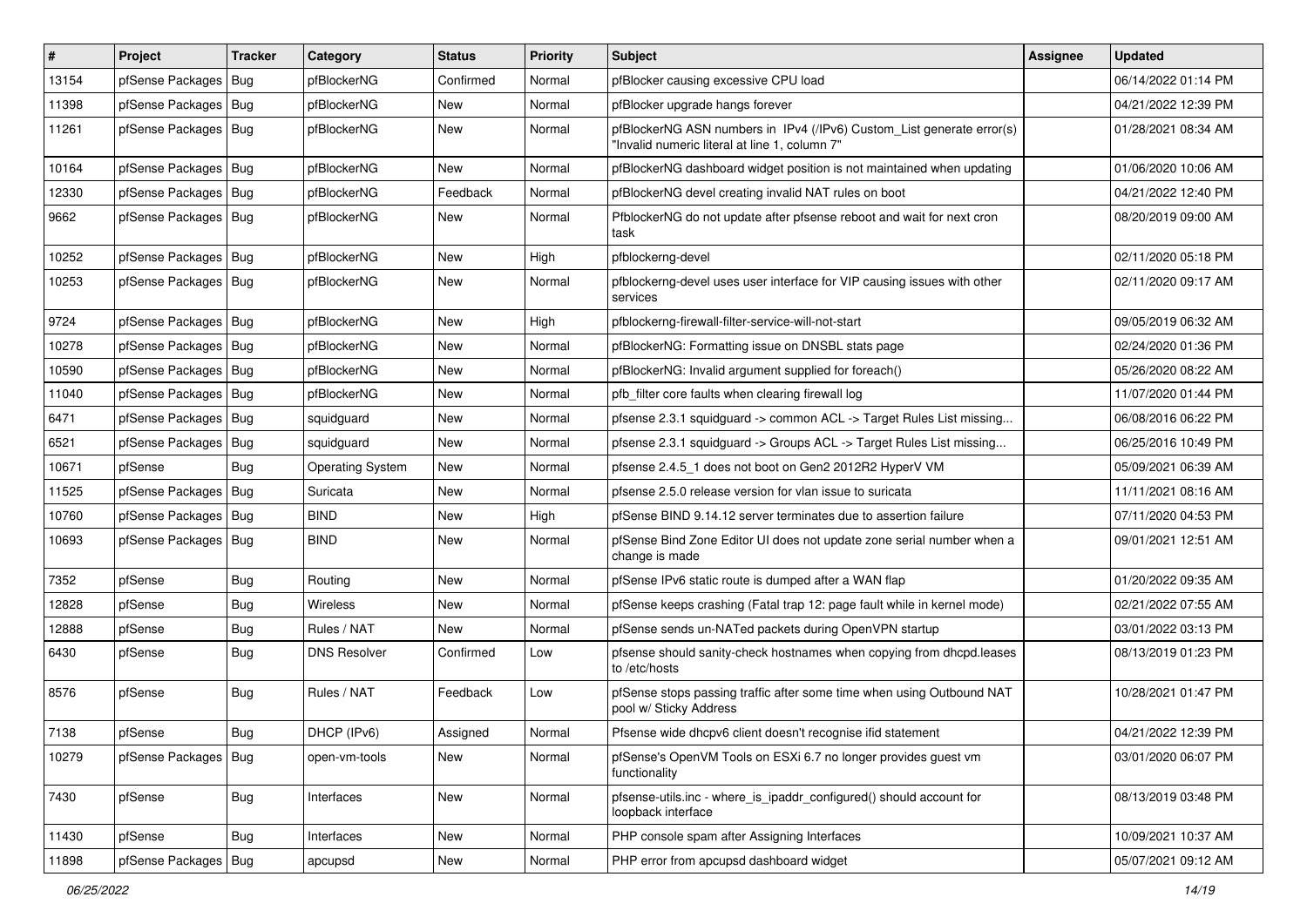| #     | Project          | <b>Tracker</b> | Category                                 | <b>Status</b> | <b>Priority</b> | <b>Subject</b>                                                                                                                   | Assignee | <b>Updated</b>      |
|-------|------------------|----------------|------------------------------------------|---------------|-----------------|----------------------------------------------------------------------------------------------------------------------------------|----------|---------------------|
| 13167 | pfSense          | Bug            | Dynamic DNS                              | New           | Normal          | phpDynDNS: DigitalOcean ddns update fails (bad request, invalid<br>character '-' in request id)                                  |          | 06/16/2022 09:30 PM |
| 9353  | pfSense          | <b>Bug</b>     | Dashboard                                | <b>New</b>    | Low             | PHPSession errors from limited access to dashboard and widgets                                                                   |          | 10/06/2020 09:31 AM |
| 12774 | pfSense          | Bug            | Backup / Restore                         | <b>New</b>    | Normal          | Picture widget image is not saved in backup                                                                                      |          | 04/04/2022 04:48 AM |
| 10692 | pfSense Packages | <b>Bug</b>     | PIMD                                     | Feedback      | Normal          | PIMD starts twice at boot                                                                                                        |          | 04/21/2022 12:40 PM |
| 12538 | pfSense Packages | <b>Bug</b>     | PIMD                                     | New           | Normal          | PIMD sub-interface bug                                                                                                           |          | 11/20/2021 09:44 PM |
| 12907 | pfSense Packages | <b>Bug</b>     | PIMD                                     | Feedback      | Normal          | PIMD: Nonexistent interfaces should be hidden/disabled in pimd.conf<br>before bringing up the service                            |          | 03/07/2022 03:51 PM |
| 9024  | pfSense          | <b>Bug</b>     | <b>Traffic Shaper</b><br>(Limiters)      | Feedback      | Normal          | Ping packet loss under load when using limiters                                                                                  |          | 05/12/2022 11:55 AM |
| 7195  | pfSense          | <b>Bug</b>     | Package System                           | <b>New</b>    | Normal          | pkg edit.php - <checkenablefields> tag has no effect on fields other than<br/>checkbox/input</checkenablefields>                 |          | 08/21/2019 09:15 AM |
| 7082  | pfSense          | Bug            | Package System                           | <b>New</b>    | Normal          | pkg edit.php - impossible to use default value with rowhelperfield                                                               |          | 08/21/2019 09:15 AM |
| 6255  | pfSense          | <b>Bug</b>     | <b>PPP</b> Interfaces                    | Confirmed     | Low             | PPP Country/Provider/Plan configuration not saved                                                                                |          | 04/25/2016 07:15 PM |
| 9192  | pfSense          | <b>Bug</b>     | PPP Interfaces                           | New           | Normal          | PPPoE daemon selects wrong interface                                                                                             |          | 08/20/2019 10:05 AM |
| 8512  | pfSense          | Bug            | <b>PPP</b> Interfaces                    | New           | Normal          | PPPoE reconnect fails after interface flap                                                                                       |          | 08/20/2019 10:06 AM |
| 12436 | pfSense          | <b>Bug</b>     | <b>PPPoE Server</b>                      | <b>New</b>    | Normal          | Pppoe server config gui does not allow setting of chap authentication, and<br>sets the network start address for allocation to 0 |          | 10/21/2021 08:15 AM |
| 12393 | pfSense          | <b>Bug</b>     | <b>Traffic Shaper</b><br>(ALTQ)          | <b>New</b>    | Low             | Priority of gOthersLow higher than default queues                                                                                |          | 09/21/2021 02:48 PM |
| 6321  | pfSense          | <b>Bug</b>     | L2TP                                     | <b>New</b>    | Normal          | Problem with connecting 12tp over ipsec from android and windows                                                                 |          | 11/13/2020 11:01 AM |
| 12759 | pfSense Plus     | Bug            | Package System                           | <b>New</b>    | Very Low        | Proprietary packages link to non-existant or non-public github pages                                                             |          | 02/09/2022 10:43 AM |
| 8087  | pfSense          | Bug            | Authentication                           | <b>New</b>    | Normal          | Provide Calling-Station-ID to RADIUS backed VPN connections                                                                      |          | 06/06/2020 05:36 AM |
| 8770  | pfSense          | <b>Bug</b>     | Interfaces                               | <b>New</b>    | Normal          | QinQ interfaces always show as active                                                                                            |          | 02/01/2020 09:47 AM |
| 6186  | pfSense          | Bug            | <b>Services</b>                          | New           | Normal          | race conditions in service startup                                                                                               |          | 04/21/2022 12:39 PM |
| 12730 | pfSense          | Bug            | Captive Portal                           | New           | Normal          | RADIUS accounting does not work if WAN is down                                                                                   |          | 01/26/2022 05:13 AM |
| 10352 | pfSense          | Bug            | Authentication                           | <b>New</b>    | Very Low        | RADIUS authentication fails with MSCHAPv1 or MSCHAPv2 when<br>passwords contain international characters                         |          | 06/20/2022 04:04 PM |
| 4154  | pfSense          | <b>Bug</b>     | User Manager /<br>Privileges             | Confirmed     | Normal          | RADIUS authentication not working over IPv6                                                                                      |          | 04/21/2022 12:39 PM |
| 5652  | pfSense          | Bug            | Authentication                           | <b>New</b>    | Normal          | Radius IETF Class Group Assignment - Incorrect Standard                                                                          |          | 08/13/2019 01:39 PM |
| 8264  | pfSense Packages | Bug            | FreeRADIUS                               | New           | Normal          | Radiusd restart on WAN change results in freeradius not running (and<br>possible solution)                                       |          | 04/21/2022 12:39 PM |
| 8831  | pfSense          | <b>Bug</b>     | IPv6 Router<br>Advertisements<br>(RADVD) | <b>New</b>    | Very High       | Radvd causes latency spikes                                                                                                      |          | 04/19/2021 04:51 AM |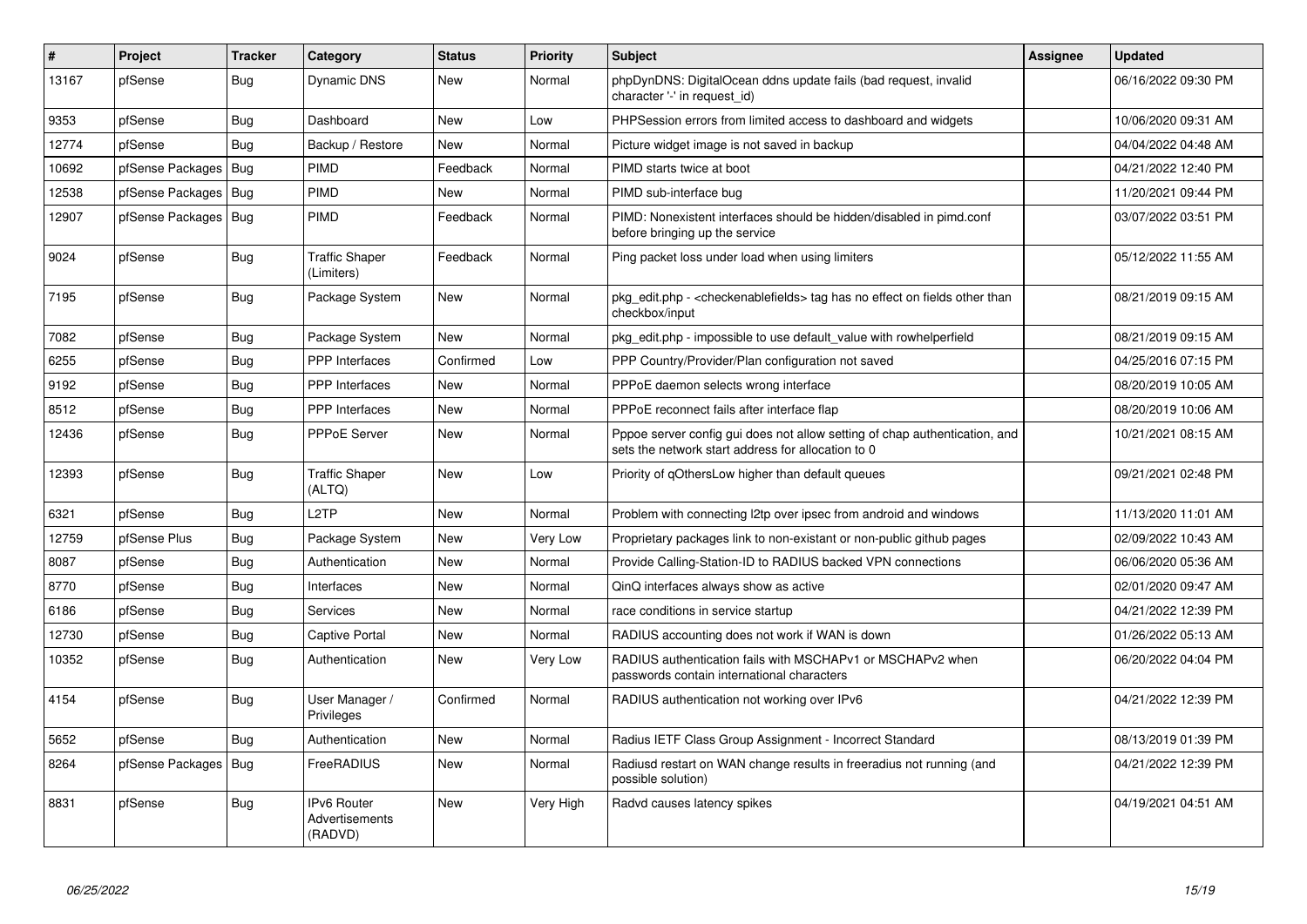| $\vert$ # | Project                | Tracker    | Category                                              | <b>Status</b> | <b>Priority</b> | <b>Subject</b>                                                                                                    | <b>Assignee</b> | <b>Updated</b>      |
|-----------|------------------------|------------|-------------------------------------------------------|---------------|-----------------|-------------------------------------------------------------------------------------------------------------------|-----------------|---------------------|
| 7737      | pfSense                | <b>Bug</b> | <b>Pv6 Router</b><br><b>Advertisements</b><br>(RADVD) | New           | Normal          | radvd error message                                                                                               |                 | 08/13/2019 09:41 AM |
| 10714     | pfSense                | <b>Bug</b> | DHCP (IPv6)                                           | <b>New</b>    | Normal          | radvd only gives out the prefix of the "first" IPv6 address of an interface                                       |                 | 10/06/2020 01:03 PM |
| 11093     | pfSense                | <b>Bug</b> | Wireless                                              | New           | Low             | ral(4) driver non-functional in arm64                                                                             |                 | 11/21/2020 10:45 AM |
| 6605      | pfSense                | <b>Bug</b> | Interfaces                                            | Confirmed     | Normal          | rc.linkup logic issues with actions taken                                                                         |                 | 07/12/2016 07:46 PM |
| 10980     | pfSense                | <b>Bug</b> | <b>Operating System</b>                               | <b>New</b>    | Normal          | rc.local is executed at login by rc.initial, and not at boot time.                                                |                 | 10/19/2020 09:39 AM |
| 12013     | pfSense                | <b>Bug</b> | Logging                                               | New           | Low             | Reading log data is inefficient in certain cases                                                                  |                 | 06/08/2021 07:35 AM |
| 11185     | pfSense Packages       | Bug        | ntop                                                  | Feedback      | Normal          | Redis service stopping before NtopNg                                                                              |                 | 04/21/2022 12:40 PM |
| 13252     | pfSense                | <b>Bug</b> | Upgrade                                               | New           | Normal          | reduce frequency of php-fpm socket connection attempts from<br>check reload status                                |                 | 06/12/2022 11:11 AM |
| 13194     | pfSense Packages       | <b>Bug</b> | pfBlockerNG                                           | New           | Normal          | Remove dead Malc0de feed                                                                                          |                 | 05/23/2022 05:16 AM |
| 10188     | pfSense Packages       | <b>Bug</b> | pfBlockerNG                                           | New           | Normal          | Reputation tab is not working                                                                                     |                 | 01/24/2020 10:06 AM |
| 6361      | pfSense                | <b>Bug</b> | Web Interface                                         | New           | Low             | Responsive Mobile Menu issue                                                                                      |                 | 05/16/2016 12:09 PM |
| 7964      | pfSense                | <b>Bug</b> | Multi-WAN                                             | <b>New</b>    | Normal          | Restart openvpn on gateway switching                                                                              |                 | 08/19/2019 12:35 PM |
| 1738      | pfSense                | <b>Bug</b> | Backup / Restore                                      | New           | Very Low        | Restore fails when username in backup is not matching                                                             |                 | 12/11/2021 07:51 PM |
| 9348      | pfSense Packages       | <b>Bug</b> | <b>ACME</b>                                           | <b>New</b>    | Normal          | Results of Acme certificate issuance/renewal are not properly formatted                                           |                 | 02/22/2019 12:08 PM |
| 5849      | pfSense                | <b>Bug</b> | CARP                                                  | <b>New</b>    | Normal          | Routing fail on CARP IPsec                                                                                        |                 | 12/18/2021 04:41 PM |
| 12338     | pfSense Packages       | <b>Bug</b> | <b>RRD Summary</b>                                    | New           | Normal          | RRD Summary does not report data on 3100                                                                          |                 | 04/15/2022 02:54 PM |
| 2138      | pfSense                | <b>Bug</b> | <b>RRD Graphs</b>                                     | New           | Normal          | RRD Wireless graph broken in BSS mode                                                                             |                 | 02/06/2016 04:59 AM |
| 9887      | pfSense                | <b>Bug</b> | Rules / NAT                                           | New           | Low             | Rule separator positions change when deleting multiple rules                                                      |                 | 05/10/2022 03:11 PM |
| 13249     | pfSense                | <b>Bug</b> | Console Menu                                          | New           | Normal          | Running playback comands multiple times results in PHP error                                                      |                 | 06/06/2022 07:02 AM |
| 11490     | pfSense Packages       | Bug        | Service Watchdog                                      | New           | Very Low        | Service Watchdog - Impacts Reboots and Package Updates                                                            |                 | 02/22/2021 12:07 PM |
| 4428      | pfSense                | <b>Bug</b> | Interfaces                                            | Confirmed     | Normal          | Setting media option on em(4) leads to infinite link cycling                                                      |                 | 07/06/2016 12:45 AM |
| 13206     | pfSense Plus           | Bug        | Hardware / Drivers                                    | New           | Normal          | SG-3100 LED GPIO hangs                                                                                            |                 | 06/11/2022 07:01 PM |
| 10584     | pfSense                | <b>Bug</b> | Hardware / Drivers                                    | New           | Normal          | SG-3100 with M.2: shutdown instead of reboot                                                                      |                 | 07/21/2020 03:08 AM |
| 11479     | pfSense Packages       | Bug        | snmptt                                                | New           | Normal          | snmptt 1.4.2 does not work in daemon mode                                                                         |                 | 02/20/2021 04:37 PM |
| 10989     | pfSense Packages   Bug |            | Snort                                                 | <b>New</b>    | Low             | Snort alert page has hidden characters in IPv6 address                                                            |                 | 10/17/2020 04:06 PM |
| 10606     | pfSense Packages   Bug |            | Snort                                                 | New           | Normal          | Snort Inline stopped working after upgrade to FreeBSD 12.1 (network<br>traffic blocked after heavy load randomly) |                 | 05/28/2020 10:06 AM |
| 6988      | pfSense Packages   Bug |            | Snort                                                 | New           | High            | SNORT Package PHP memory error                                                                                    |                 | 06/28/2018 10:00 PM |
| 9895      | pfSense Packages   Bug |            | Snort                                                 | New           | Normal          | snort reinstallation failed                                                                                       |                 | 06/23/2021 08:01 AM |
| 12845     | pfSense Packages   Bug |            | softflowd                                             | New           | Normal          | softflowd wrong vlan tag                                                                                          |                 | 02/21/2022 10:40 AM |
| 10436     | pfSense Packages   Bug |            | softflowd                                             | New           | Normal          | softflowd no longer sends flow data after upgrade $(v0.9.91 - > v1.0.0)$                                          |                 | 06/07/2022 12:25 AM |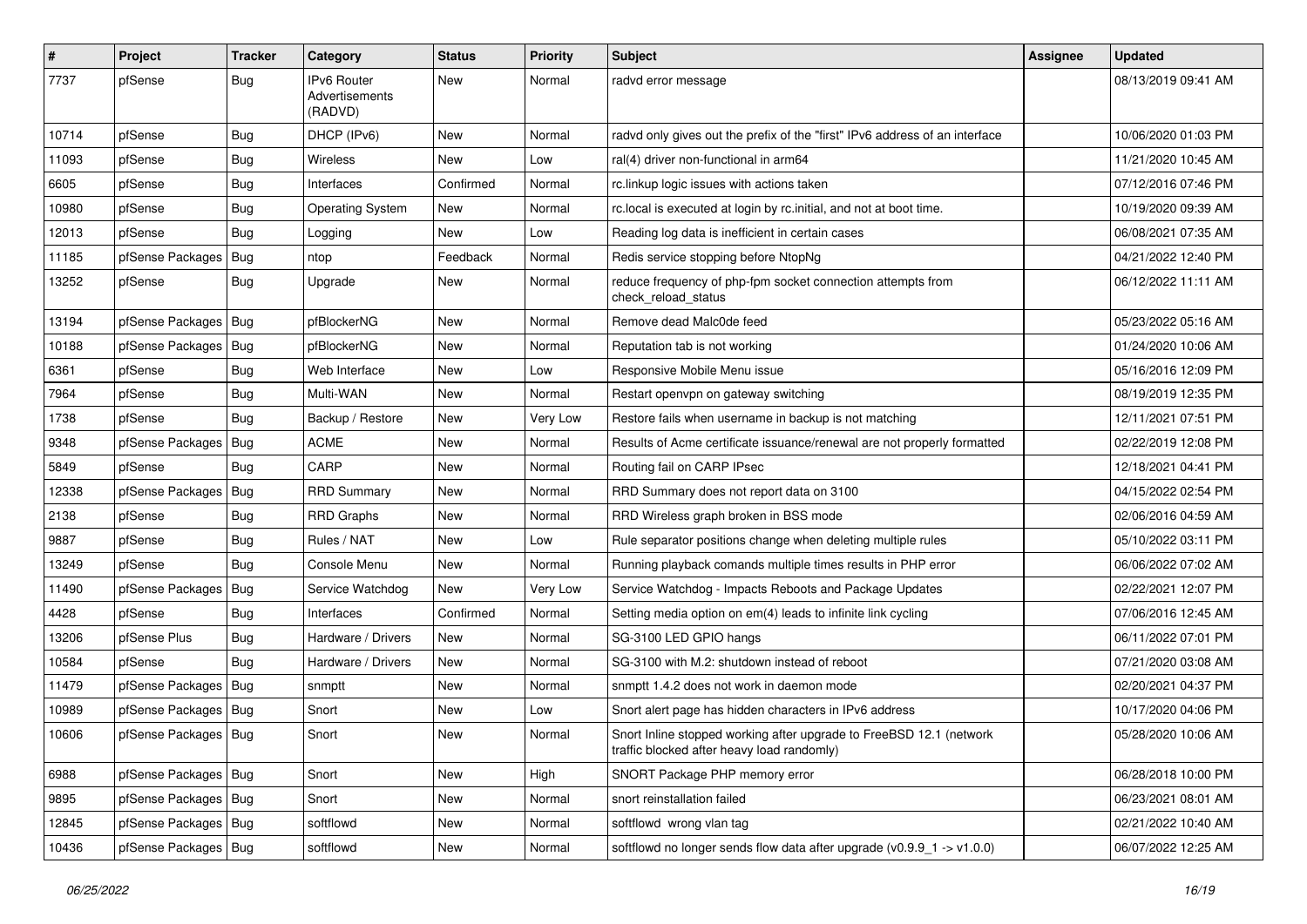| $\vert$ # | Project                | Tracker    | Category              | <b>Status</b> | <b>Priority</b> | Subject                                                                                                  | <b>Assignee</b> | <b>Updated</b>      |
|-----------|------------------------|------------|-----------------------|---------------|-----------------|----------------------------------------------------------------------------------------------------------|-----------------|---------------------|
| 9167      | pfSense                | <b>Bug</b> | Rules / NAT           | New           | Normal          | Some Important ICMPv6 Traffic Not Allowed by Default Rules                                               |                 | 08/14/2019 01:00 PM |
| 4500      | pfSense                | <b>Bug</b> | UPnP/NAT-PMP          | Confirmed     | Normal          | Some miniupnp port mappings are not displayed in the Status page                                         |                 | 04/25/2022 12:49 PM |
| 9707      | pfSense Packages       | <b>Bug</b> | pfBlockerNG           | New           | Normal          | Some networks already existing in deny Feeds are not stopped even if<br>existing in custom deny list     |                 | 08/28/2019 10:03 AM |
| 7172      | pfSense                | <b>Bug</b> | DHCP (IPv4)           | New           | Normal          | Sorting by hostname in Services > DHCP Server > LAN should be<br>"natural" (alphanumeric friendly)       |                 | 08/20/2019 03:47 PM |
| 10277     | pfSense                | <b>Bug</b> | Web Interface         | New           | Normal          | Sorting the log entries does not use year value                                                          |                 | 02/24/2020 07:46 AM |
| 7648      | pfSense                | <b>Bug</b> | CARP                  | New           | Very Low        | SPAN ports on an interface renders CARP HA inoperative                                                   |                 | 06/14/2017 09:19 PM |
| 11335     | pfSense                | <b>Bug</b> | Interfaces            | New           | Normal          | Spoofing the MAC on a LAGG interface does not work for some NIC<br>types.                                |                 | 01/29/2021 09:10 AM |
| 12732     | pfSense Packages       | <b>Bug</b> | squidguard            | New           | High            | Squid https filtering squidguard acl target list - erratic behaviour                                     |                 | 01/26/2022 09:11 AM |
| 7797      | pfSense Packages       | Bug        | Squid                 | Feedback      | Normal          | Squid Reverse Proxy alternating between destinations                                                     |                 | 04/21/2022 12:40 PM |
| 9025      | pfSense Packages       | <b>Bug</b> | squidguard            | <b>New</b>    | Normal          | SquidGard + Target categories                                                                            |                 | 10/08/2018 01:00 AM |
| 9286      | pfSense Packages       | Bug        | squidguard            | New           | Normal          | squidGuard - Unable to change IP for sgerror.php URL in configuration                                    |                 | 11/13/2019 10:07 AM |
| 10994     | pfSense Packages       | Bug        | squidguard            | <b>New</b>    | Low             | SquidGuard Blacklists Restore Default button does not work                                               |                 | 10/20/2020 12:26 PM |
| 11434     | pfSense Packages       | <b>Bug</b> | squidguard            | Feedback      | Normal          | SquidGuard over 1.16.18 11                                                                               |                 | 04/21/2022 12:40 PM |
| 5751      | pfSense Packages   Bug |            | squidguard            | <b>New</b>    | Normal          | SquidGuard target categories not saved when long "Domain List" is<br>provided                            |                 | 01/10/2016 08:55 AM |
| 11786     | pfSense                | Bug        | Services              | New           | Normal          | SSH incomplete setup and startup fail while recovering XML backup in a<br>fresh install of pfSense 2.5.0 |                 | 04/17/2021 01:36 PM |
| 8313      | pfSense                | <b>Bug</b> | Notifications         | <b>New</b>    | Normal          | STARTTLS auto detection not working                                                                      |                 | 04/21/2022 12:39 PM |
| 10513     | pfSense                | Bug        | Rules / NAT           | New           | Normal          | State issues with policy routing and HA failover                                                         |                 | 04/21/2022 12:39 PM |
| 3796      | pfSense                | <b>Bug</b> | Diagnostics           | Confirmed     | Normal          | States summary fails and is very slow with large state tables                                            |                 | 12/11/2021 08:03 PM |
| 8066      | pfSense                | <b>Bug</b> | Routing               | New           | Normal          | Static routes not applied when they go out a interface using carp                                        |                 | 11/08/2017 02:04 AM |
| 1813      | pfSense                | <b>Bug</b> | Rules / NAT           | Confirmed     | Normal          | Static routes on WAN interfaces overridden by route-to for<br>firewall-initiated traffic                 |                 | 11/09/2016 02:06 PM |
| 8130      | pfSense                | <b>Bug</b> | <b>Traffic Graphs</b> | New           | Normal          | Status - Monitoring - Area chart displays traffic data differently than Line<br>or Bar charts            |                 | 11/26/2017 01:40 PM |
| 2234      | pfSense                | <b>Bug</b> | Web Interface         | Confirmed     | Low             | Status: Traffic Graph - only shows interface's subnet                                                    |                 | 01/15/2022 08:33 PM |
| 10726     | pfSense                | <b>Bug</b> | Rules / NAT           | New           | Normal          | Sticky-connections option is bugged - sticky-address cannot be redefined                                 |                 | 11/12/2020 10:12 AM |
| 6083      | pfSense Packages   Bug |            | Squid                 | New           | Normal          | Suqid Realtime Monitor / Squid Cache Table not diplaying correctly                                       |                 | 12/06/2016 07:25 AM |
| 7388      | pfSense Packages       | Bug        | Suricata              | New           | High            | Suricata does not property recognize MTU for PPPOE interfaces                                            |                 | 03/15/2017 05:17 AM |
| 12899     | pfSense Packages   Bug |            | Suricata              | New           | Normal          | Suricata doesn't honor Pass List                                                                         |                 | 03/04/2022 01:22 PM |
| 12956     | pfSense Packages       | Bug        | Suricata              | Confirmed     | Normal          | suricata fails to use pcre in SID management (e.g. dropsid.conf)                                         |                 | 04/05/2022 12:52 PM |
| 10292     | pfSense Packages   Bug |            | Suricata              | New           | Normal          | Suricata not respecting SID Mgmt list                                                                    |                 | 02/27/2020 01:02 PM |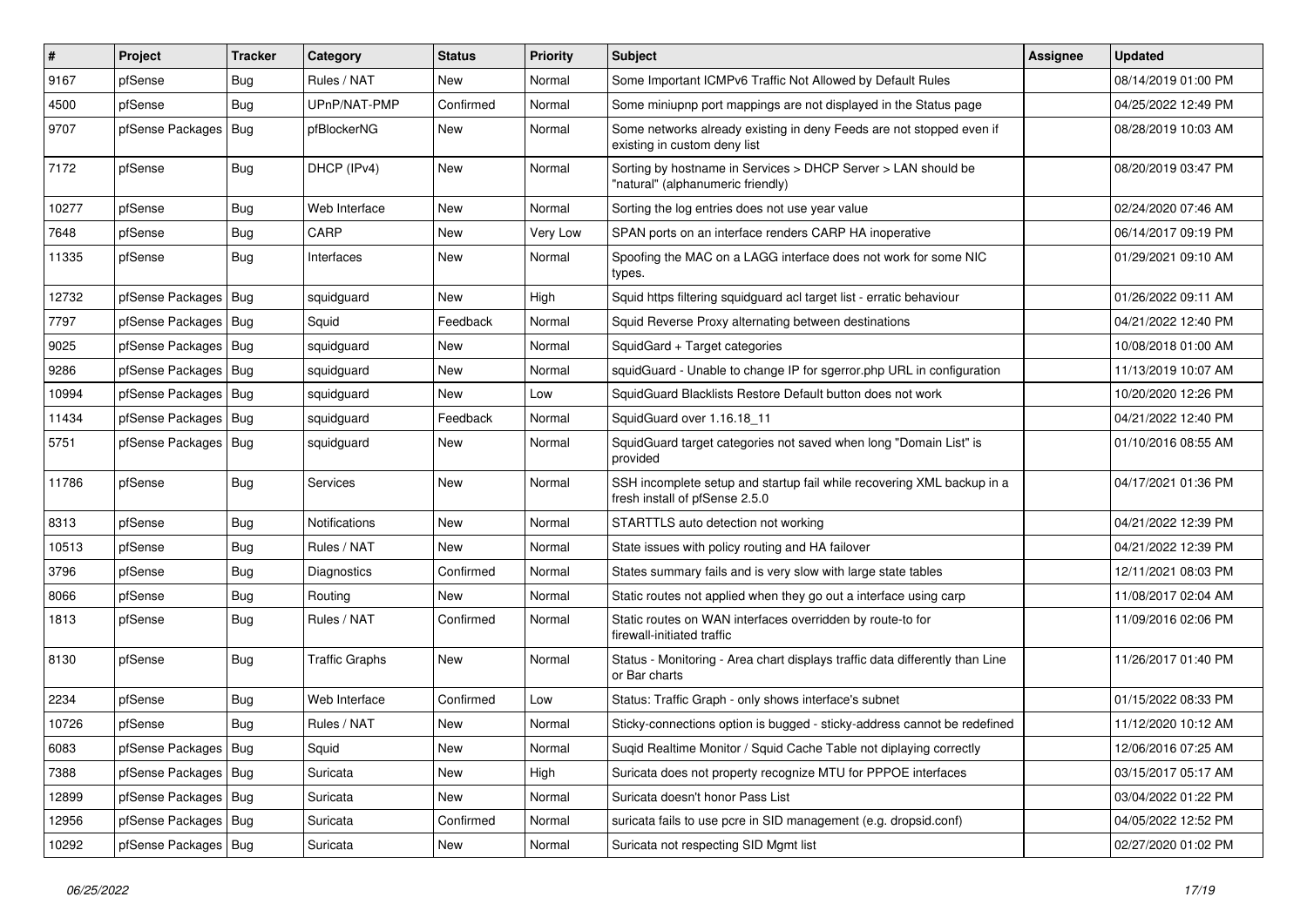| ∦     | <b>Project</b>         | <b>Tracker</b> | Category                                        | <b>Status</b>                 | <b>Priority</b> | <b>Subject</b>                                                                                                                    | <b>Assignee</b> | <b>Updated</b>      |
|-------|------------------------|----------------|-------------------------------------------------|-------------------------------|-----------------|-----------------------------------------------------------------------------------------------------------------------------------|-----------------|---------------------|
| 11780 | pfSense Packages       | Bug            | Suricata                                        | <b>New</b>                    | Very High       | Suricata package fails to prune suricata.log                                                                                      |                 | 08/06/2021 07:18 AM |
| 9934  | pfSense Packages       | Bug            | Suricata                                        | <b>New</b>                    | Normal          | suricata update kills WAN interface                                                                                               |                 | 02/20/2020 09:17 AM |
| 6386  | pfSense                | <b>Bug</b>     | <b>IPv6 Router</b><br>Advertisements<br>(RADVD) | <b>New</b>                    | Low             | Switching Router Advertisements to disabled should broadcast IP<br>Removal messages                                               |                 | 05/22/2016 10:44 PM |
| 12464 | pfSense                | <b>Bug</b>     | Logging                                         | <b>Pull Request</b><br>Review | Normal          | Syslog Auth messages are sent as Emergency Level                                                                                  |                 | 05/17/2022 02:20 PM |
| 12114 | pfSense Packages       | Bug            | syslog-ng                                       | Feedback                      | Normal          | syslog-ng only binds to the last specified interface                                                                              |                 | 04/21/2022 12:40 PM |
| 8180  | pfSense Packages       | Bug            | syslog-ng                                       | <b>New</b>                    | Normal          | syslog-ng default log file                                                                                                        |                 | 01/16/2018 12:53 PM |
| 8705  | pfSense Packages       | Bug            | syslog-ng                                       | <b>New</b>                    | Normal          | Syslog-NG error in latest snapshot                                                                                                |                 | 07/27/2018 10:17 AM |
| 8295  | pfSense Packages       | <b>Bug</b>     | syslog-ng                                       | New                           | Normal          | syslog-ng logrotates tls files                                                                                                    |                 | 02/14/2018 06:12 AM |
| 8229  | pfSense Packages       | Bug            | syslog-ng                                       | New                           | Normal          | syslog-ng stops parsing logs after logrotate run                                                                                  |                 | 01/26/2018 12:00 PM |
| 10393 | pfSense Packages       | <b>Bug</b>     | syslog-ng                                       | Feedback                      | Normal          | Syslog-ng TLS support is broken                                                                                                   |                 | 04/21/2022 12:40 PM |
| 11473 | pfSense                | <b>Bug</b>     | Web Interface                                   | <b>New</b>                    | Normal          | System Activity shows invalid data on SG-3100                                                                                     |                 | 02/19/2021 08:12 PM |
| 8335  | pfSense                | Bug            | LAGG Interfaces                                 | <b>New</b>                    | Normal          | System hang with LACP downlink to UniFi switch                                                                                    |                 | 08/21/2019 11:18 AM |
| 10143 | pfSense                | <b>Bug</b>     | <b>DNS Resolver</b>                             | New                           | Normal          | System hostname DNS entry is assigned to the wrong IP on multi-wan<br>setups                                                      |                 | 12/31/2019 02:33 PM |
| 11429 | pfSense                | <b>Bug</b>     | Web Interface                                   | <b>New</b>                    | Normal          | System Log / Settings form activates "Reset Log Files" button on enter                                                            |                 | 10/28/2021 01:35 PM |
| 12747 | pfSense                | <b>Bug</b>     | Logging                                         | <b>New</b>                    | Normal          | System log is filled by sshguard                                                                                                  |                 | 05/03/2022 03:08 AM |
| 8820  | pfSense                | Bug            | Rules / NAT                                     | <b>New</b>                    | Low             | System/Advanced/Misc - "Do not kill connections when schedule expires"<br>UN-checked still leaves existing connections open.      |                 | 07/28/2020 10:59 AM |
| 10325 | pfSense                | <b>Bug</b>     | <b>Notifications</b>                            | <b>New</b>                    | Normal          | System/Advanced/Notifications/E-Mail - SMTP Notification E-Mail auth<br>password Unexpected Bahaviour                             |                 | 10/30/2020 08:17 AM |
| 10310 | pfSense                | <b>Bug</b>     | Upgrade                                         | New                           | Normal          | Systems with low RAM and several packages may temporarily fail to load<br>large tables after an upgrade                           |                 | 03/03/2020 07:55 AM |
| 10487 | pfSense Packages       | Bug            | Telegraf                                        | New                           | Normal          | Telegraf package not sending logs to influxdb server                                                                              |                 | 05/03/2020 07:09 PM |
| 9337  | pfSense Packages       | <b>Bug</b>     | Telegraf                                        | <b>New</b>                    | Normal          | Telegraf ping input fails                                                                                                         |                 | 02/18/2019 10:40 AM |
| 12655 | pfSense Packages       | Bug            | Telegraf                                        | <b>New</b>                    | Normal          | telegraf, wireguard plugin failing                                                                                                |                 | 12/30/2021 05:51 PM |
| 9139  | pfSense Packages   Bug |                | Telegraf                                        | New                           | Normal          | telegraf: add ping for default gateway(s)                                                                                         |                 | 05/21/2020 04:23 PM |
| 9138  | pfSense Packages       | Bug            | Telegraf                                        | New                           | Normal          | telegraf: add section for custom config lines                                                                                     |                 | 02/18/2019 03:36 PM |
| 5306  | pfSense                | <b>Bug</b>     | Package System                                  | <b>New</b>                    | Normal          | textarea fields should have linebreaks sanitized automatically on save                                                            |                 | 03/03/2017 04:15 AM |
| 5791  | pfSense                | Bug            | Rules / NAT                                     | Confirmed                     | Normal          | tftp-proxy functionality is easilly broken by unrelated rules                                                                     |                 | 07/10/2016 12:24 AM |
| 7863  | pfSense                | Bug            | User Manager /<br>Privileges                    | New                           | Normal          | The "WebCfg - All pages" permission inclueds the "User - System: Shell<br>account access" even though that is not a WebCofg page. |                 | 09/16/2017 05:13 AM |
| 8909  | pfSense Packages   Bug |                | Tinc                                            | <b>New</b>                    | Normal          | tinc package makes /rc.newwanip looping forever                                                                                   |                 | 08/13/2019 09:25 AM |